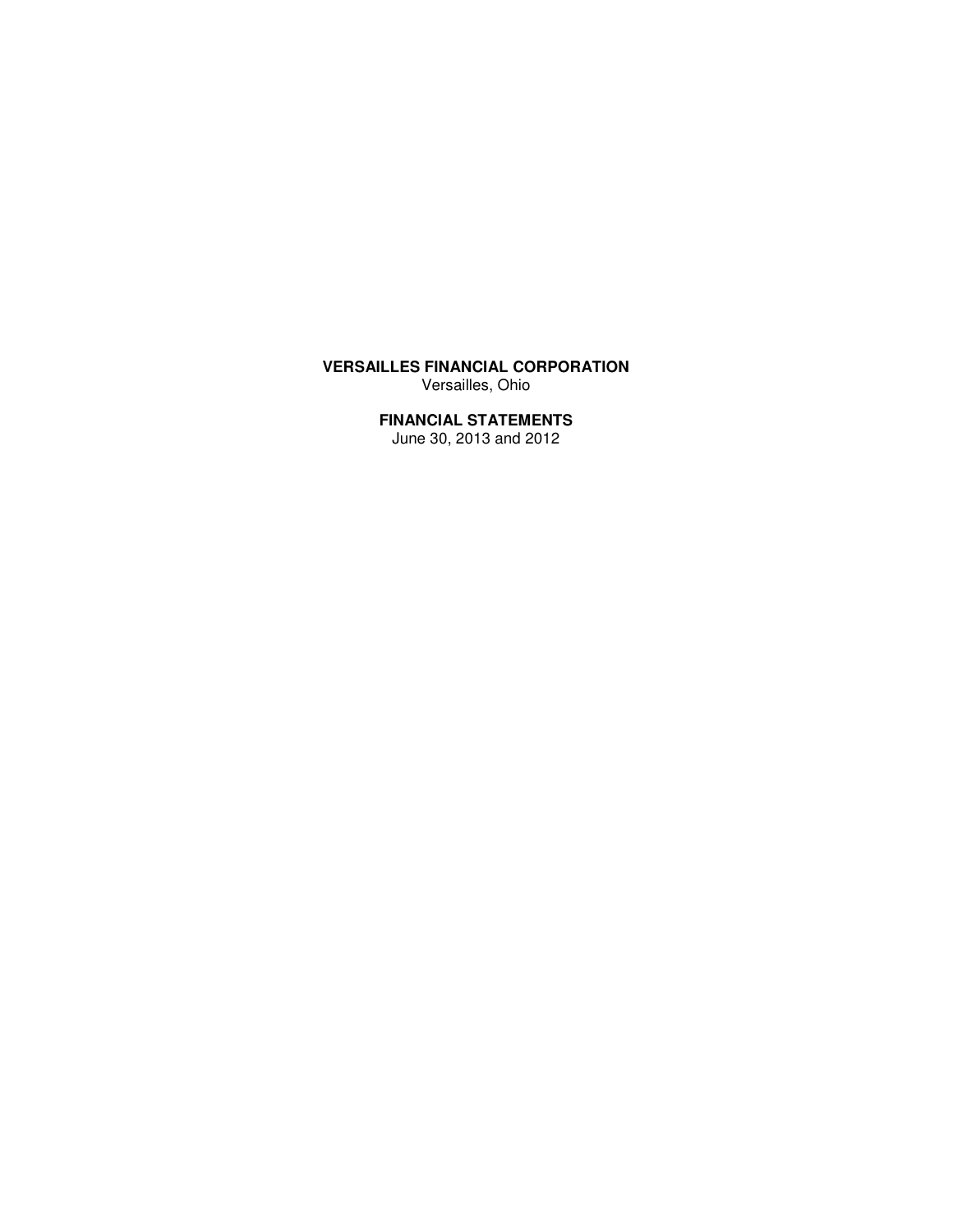# VERSAILLES FINANCIAL CORPORATION Versailles, Ohio

FINANCIAL STATEMENTS June 30, 2013 and 2012

# **CONTENTS**

| <b>FINANCIAL STATEMENTS</b> |   |
|-----------------------------|---|
|                             |   |
|                             | 3 |
|                             |   |
|                             |   |
|                             |   |
|                             |   |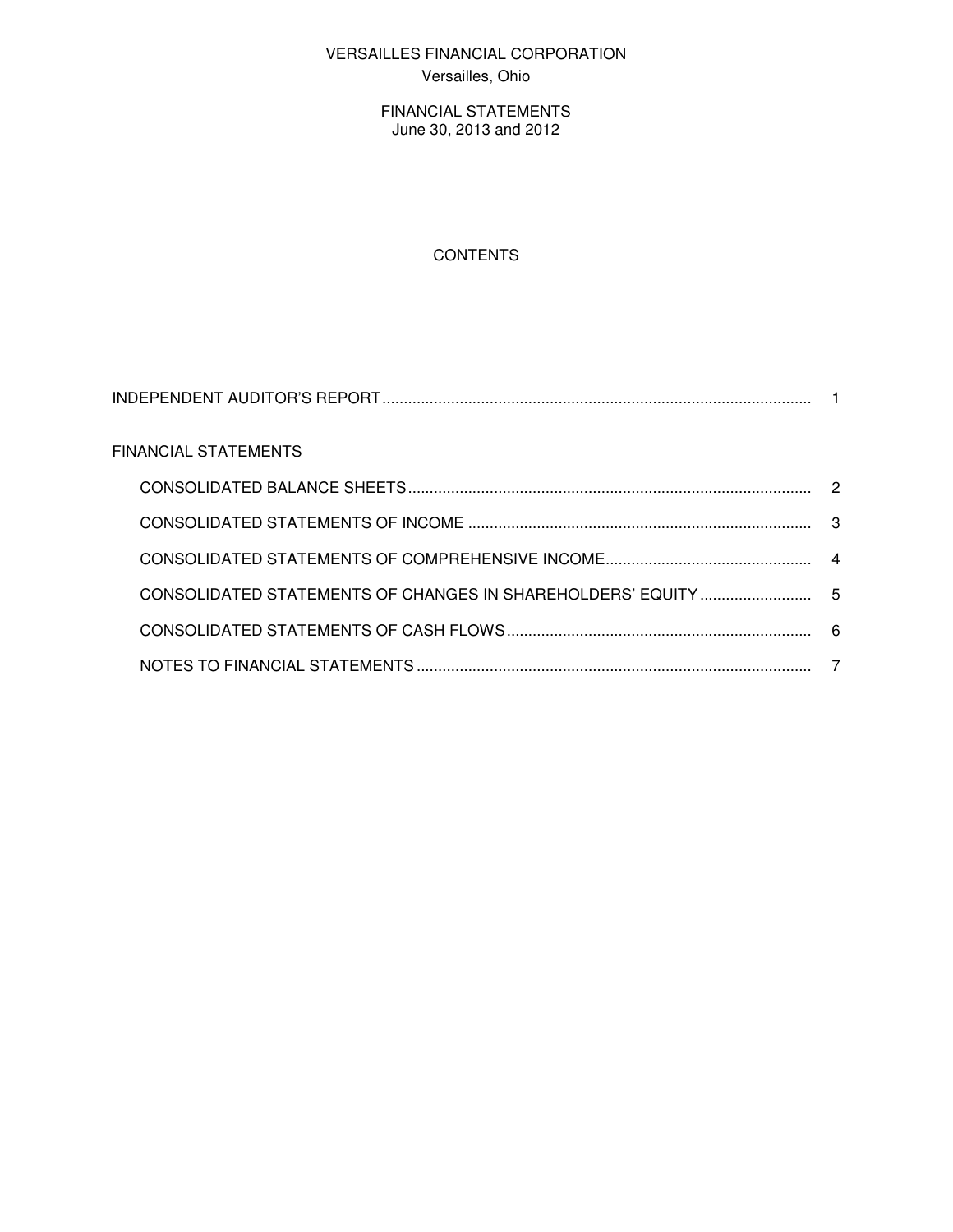

#### **INDEPENDENT AUDITOR'S REPORT**

Board of Directors and Shareholders Versailles Financial Corporation Versailles, Ohio

#### **Report on the Financial Statements**

We have audited the accompanying consolidated financial statements of Versailles Financial Corporation, which comprise the consolidated balance sheets as of June 30, 2013 and 2012, and the related consolidated statements of income, comprehensive income, changes in shareholders' equity, and cash flows for the years then ended, and the related notes to the financial statements.

#### **Management's Responsibility for the Financial Statements**

Management is responsible for the preparation and fair presentation of these consolidated financial statements in accordance with accounting principles generally accepted in the United States of America; this includes the design, implementation, and maintenance of internal control relevant to the preparation and fair presentation of consolidated financial statements that are free from material misstatement, whether due to fraud or error.

#### **Auditor's Responsibility**

Our responsibility is to express an opinion on these consolidated financial statements based on our audits. We conducted our audits in accordance with auditing standards generally accepted in the United States of America. Those standards require that we plan and perform the audit to obtain reasonable assurance about whether the consolidated financial statements are free from material misstatement.

An audit involves performing procedures to obtain audit evidence about the amounts and disclosures in the consolidated financial statements. The procedures selected depend on the auditor's judgment, including the assessment of the risks of material misstatement of the consolidated financial statements, whether due to fraud or error. In making those risk assessments, the auditor considers internal control relevant to the entity's preparation and fair presentation of the consolidated financial statements in order to design audit procedures that are appropriate in the circumstances, but not for the purpose of expressing an opinion on the effectiveness of the entity's internal control. Accordingly, we express no such opinion. An audit also includes evaluating the appropriateness of accounting policies used and the reasonableness of significant accounting estimates made by management, as well as evaluating the overall presentation of the consolidated financial statements.

We believe that the audit evidence we have obtained is sufficient and appropriate to provide a basis for our audit opinion.

#### **Opinion**

In our opinion, the consolidated financial statements referred to above present fairly, in all material respects, the financial position of Versailles Financial Corporation as of June 30, 2013 and 2012, and the results of its operations and its cash flows for the years then ended in accordance with accounting principles generally accepted in the United States of America.

Crowe Horwath LLP

Cleveland, Ohio September 27, 2013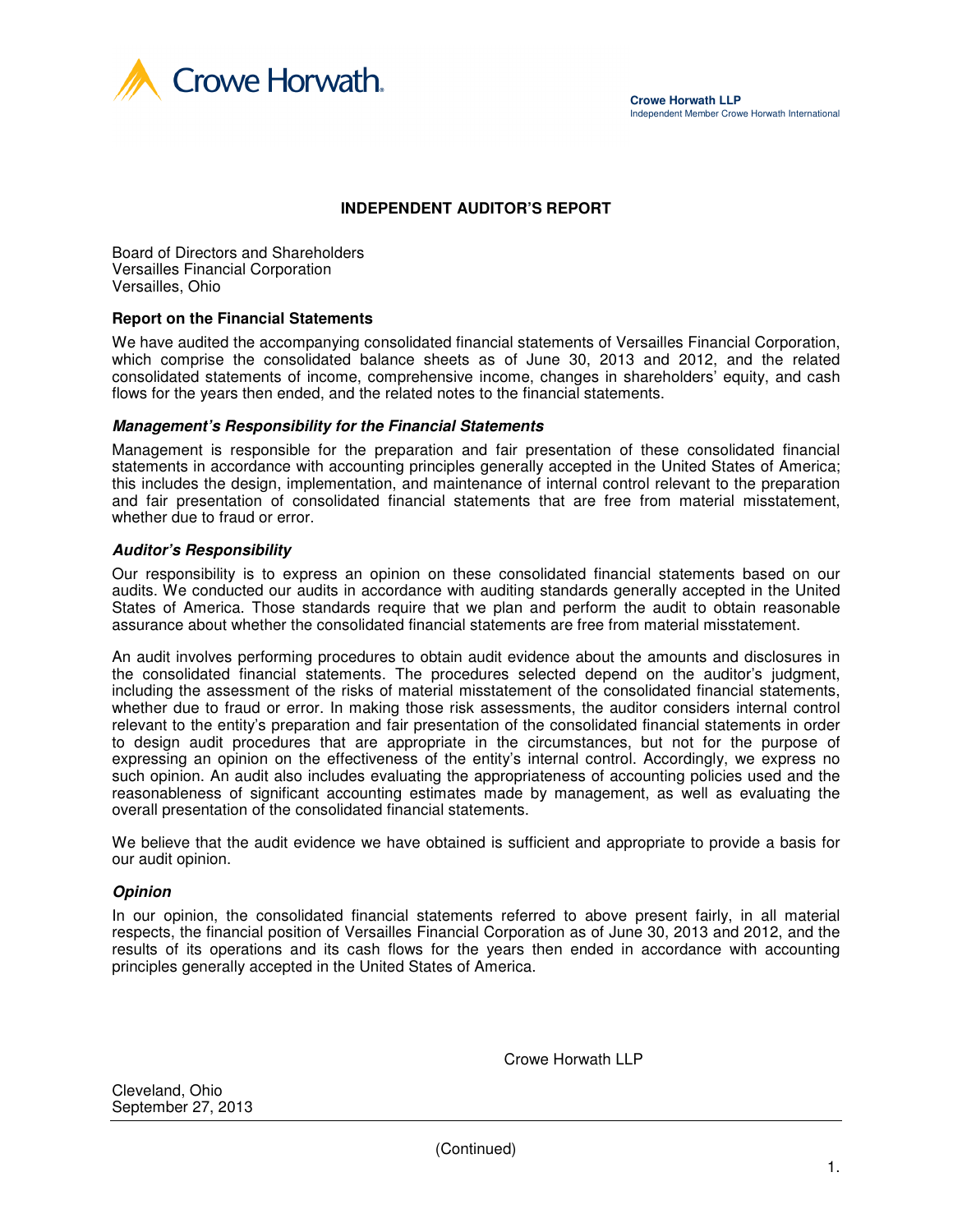#### VERSAILLES FINANCIAL CORPORATION CONSOLIDATED BALANCE SHEETS June 30, 2013 and June 30, 2012

|                                                            | 2013             | 2012            |
|------------------------------------------------------------|------------------|-----------------|
| <b>ASSETS</b>                                              |                  |                 |
| Cash and cash equivalents due from financial               |                  |                 |
| institutions                                               | \$<br>2,959,517  | \$<br>2,241,915 |
| Overnight deposits                                         | 2,700,000        | 2,700,000       |
| Total cash and cash equivalents                            | 5,659,517        | 4,941,915       |
| Interest-bearing time deposits in other financial          |                  |                 |
| institutions                                               | 2,305,000        | 833,000         |
| Securities available-for-sale                              | 682,755          | 697,042         |
| Securities held to maturity (fair value of \$473,043 at    |                  |                 |
| June 30, 2013 and \$576,957 at June 30, 2012)              | 446,597          | 544,025         |
| Federal Home Loan Bank stock                               | 397,500          | 397,500         |
| Loans, net of allowance of \$255,432 at June 30,           |                  |                 |
| 2013 and 2012                                              | 36,771,155       | 35,489,351      |
| Premises and equipment, net<br>Accrued interest receivable | 1,506,455        | 1,548,882       |
|                                                            | 113,112          | 92,679          |
| Other assets                                               | 688,430          | 715,517         |
| Total assets                                               | \$48,570,521     | \$45,259,911    |
| <b>LIABILITIES</b>                                         |                  |                 |
| Savings and checking accounts                              | \$14,049,877     | \$10,225,442    |
| Certificates of deposit                                    | 16,961,094       | 17,600,303      |
| <b>Total deposits</b>                                      | 31,010,971       | 27,825,745      |
| Federal Home Loan Bank advances                            | 5,000,000        | 5,000,000       |
| Other liabilities                                          | 1,319,502        | 1,482,269       |
|                                                            |                  |                 |
| Common stock in ESOP subject to repurchase                 |                  |                 |
| obligation                                                 |                  | 41,313          |
| <b>SHAREHOLDERS' EQUITY</b>                                |                  |                 |
| Preferred stock, \$.01 par value, 1,000,000 shares         |                  |                 |
| authorized, none issued and outstanding                    |                  |                 |
| Common stock, \$.01 par value, 10,000,000 shares           |                  |                 |
| authorized, 427,504 shares issued                          | 4,275            | 4,275           |
| Additional paid-in capital                                 | 3,824,523        | 3,778,470       |
| Retained earnings                                          | 8,462,239        | 8,321,153       |
| Treasury stock, 35,460 shares, at cost                     | (354, 600)       | (354, 600)      |
| Unearned employee stock ownership plan shares              | (282, 150)       | (299, 250)      |
| Accumulated other comprehensive loss                       | (414, 239)       | (539, 464)      |
| Total shareholders' equity                                 | 11,240,048       | 10,910,584      |
| Total liabilities and shareholders' equity                 | 48,570,521<br>\$ | \$45,259,911    |
|                                                            |                  |                 |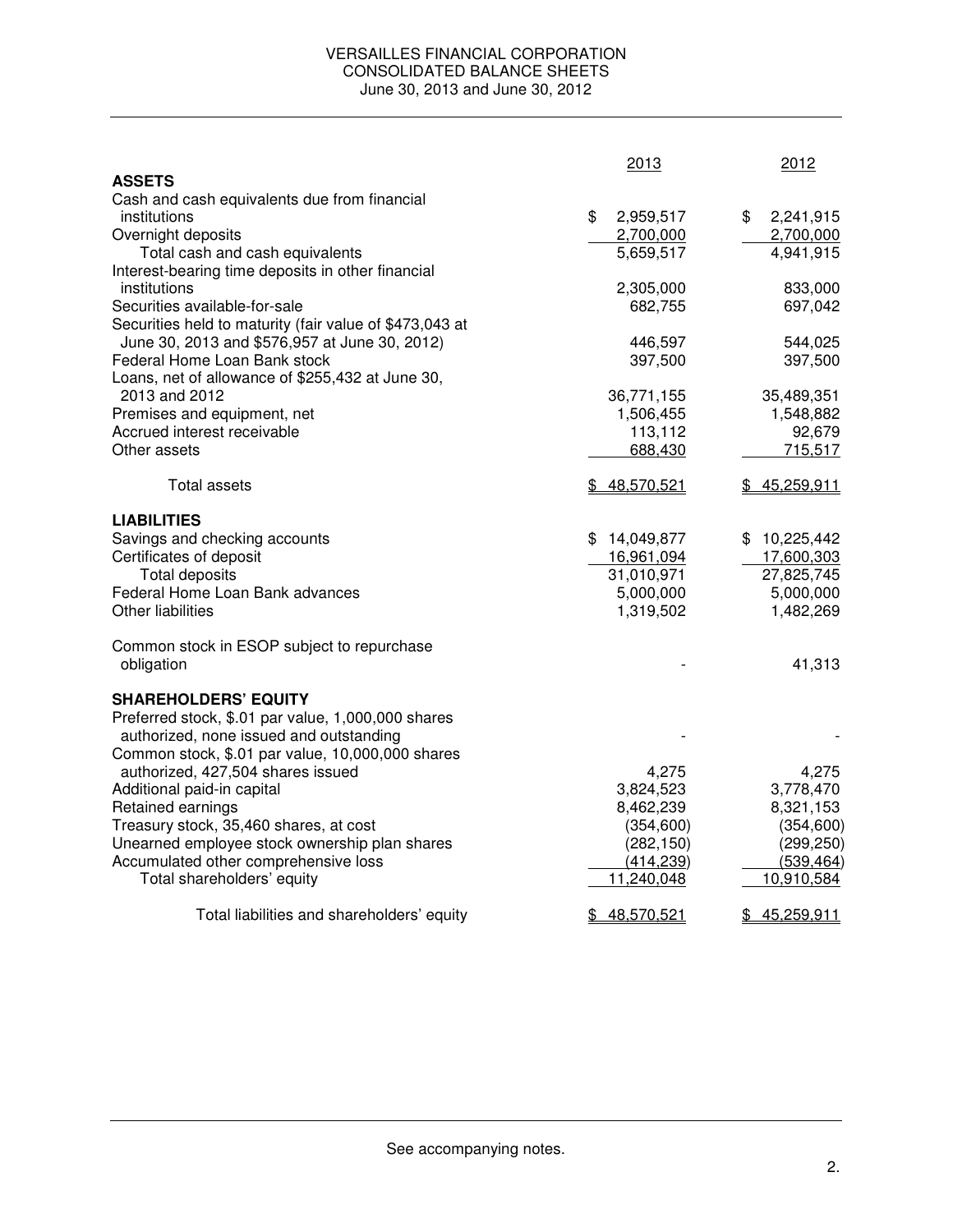### VERSAILLES FINANCIAL CORPORATION CONSOLIDATED STATEMENTS OF INCOME Years ended June 30, 2013 and 2012

|                                                                                                                                                                                                             |               | 2013                                                           |               | 2012                                                           |
|-------------------------------------------------------------------------------------------------------------------------------------------------------------------------------------------------------------|---------------|----------------------------------------------------------------|---------------|----------------------------------------------------------------|
| Interest and dividend income<br>Loans, including fees<br>Securities available for sale<br>Securities held to maturity<br><b>FHLB</b> dividends<br>Deposits with banks<br>Total interest and dividend income | \$            | 1,708,172<br>13,089<br>13,892<br>17,359<br>20,303<br>1,772,814 | \$            | 1,857,060<br>13,364<br>18,823<br>16,681<br>11,881<br>1,917,809 |
| Interest expense<br>Deposits<br>Federal Home Loan Bank advances<br>Total interest expense                                                                                                                   |               | 193,520<br>126,525<br>320,045                                  |               | 264,858<br>164,366<br>429,224                                  |
| Net interest income                                                                                                                                                                                         |               | 1,452,769                                                      |               | 1,488,585                                                      |
|                                                                                                                                                                                                             |               |                                                                |               |                                                                |
| Provision for loan losses                                                                                                                                                                                   |               |                                                                |               | 48,500                                                         |
| Net interest income after provision for loan losses                                                                                                                                                         |               | 1,452,769                                                      |               | 1,440,085                                                      |
| Noninterest income                                                                                                                                                                                          |               |                                                                |               |                                                                |
| Other income                                                                                                                                                                                                |               | 5,588                                                          |               | 5,253                                                          |
| Gain (loss) on sale of premises and equipment<br>Total noninterest income                                                                                                                                   |               | 59,431<br>65,019                                               |               | (637)<br>4,616                                                 |
| Noninterest expense                                                                                                                                                                                         |               |                                                                |               |                                                                |
| Salaries and employee benefits                                                                                                                                                                              |               | 627,067                                                        |               | 571,198                                                        |
| Occupancy and equipment<br>Directors' fees                                                                                                                                                                  |               | 85,739                                                         |               | 30,297                                                         |
| Data processing                                                                                                                                                                                             |               | 64,025<br>120,261                                              |               | 61,200<br>92,189                                               |
| Franchise taxes                                                                                                                                                                                             |               | 106,001                                                        |               | 103,878                                                        |
| Legal, accounting and exam fees                                                                                                                                                                             |               | 191,377                                                        |               | 253,648                                                        |
| Federal deposit insurance                                                                                                                                                                                   |               | 19,700                                                         |               | 20,300                                                         |
| Other                                                                                                                                                                                                       |               | 89,132                                                         |               | 77,176                                                         |
| Total noninterest expense                                                                                                                                                                                   |               | 1,303,302                                                      |               | 1,209,886                                                      |
| Income before income taxes                                                                                                                                                                                  |               | 214,486                                                        |               | 234,815                                                        |
| Income tax expense                                                                                                                                                                                          |               | 73,400                                                         |               | 79,100                                                         |
| Net income                                                                                                                                                                                                  | \$            | 141,086                                                        | $\frac{1}{2}$ | 155,715                                                        |
| Earnings per common share                                                                                                                                                                                   | $\frac{1}{2}$ | 0.35                                                           | \$            | 0.39                                                           |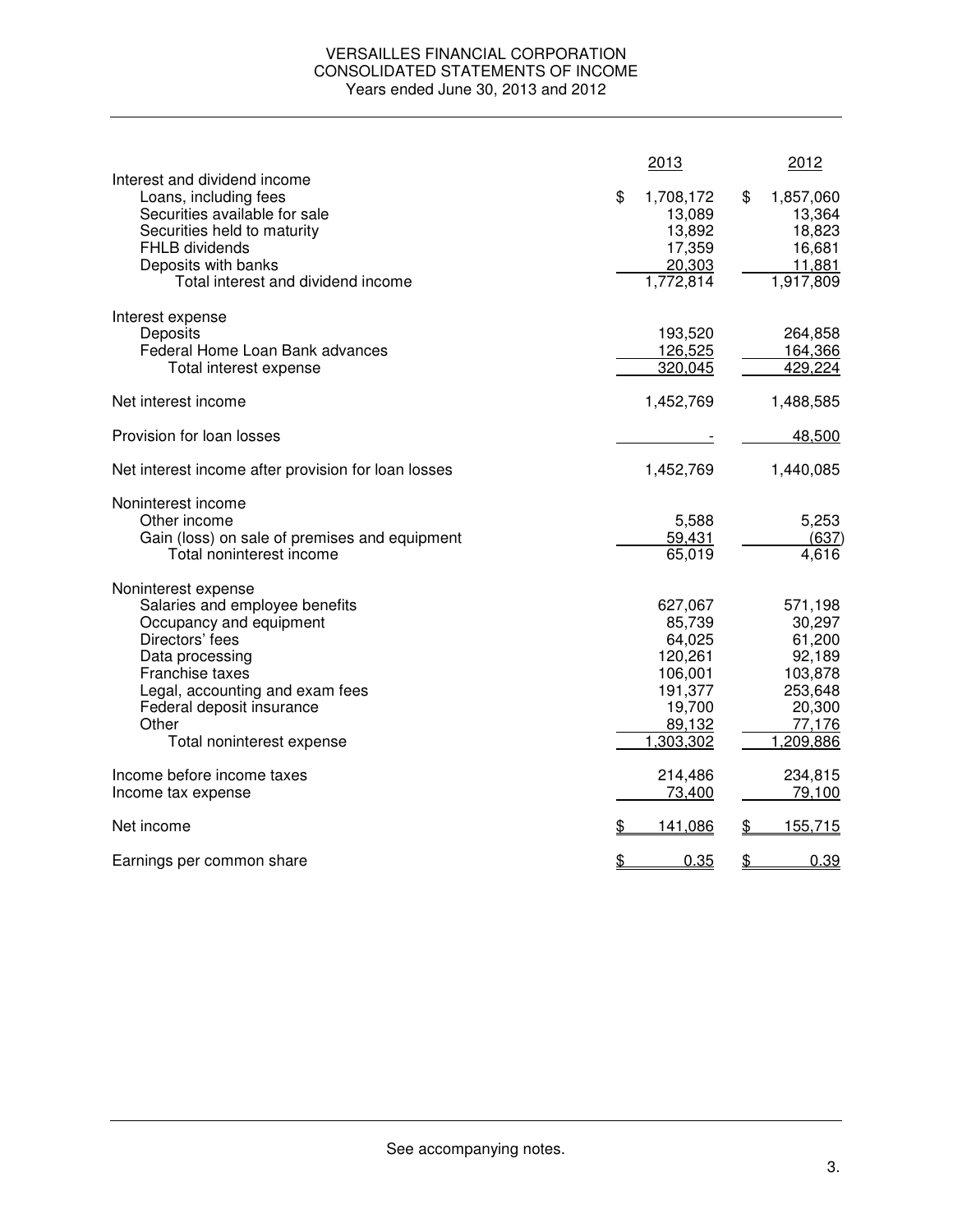#### VERSAILLES FINANCIAL CORPORATION CONSOLIDATED STATEMENTS OF COMPREHENSIVE INCOME Years ended June 30, 2013 and 2012

|                                                                                                                                                        | 2013                            | 2012                               |
|--------------------------------------------------------------------------------------------------------------------------------------------------------|---------------------------------|------------------------------------|
| Net income                                                                                                                                             | \$<br>141,086                   | \$<br>155,715                      |
| Other comprehensive income (loss):<br>Unrealized holding losses on<br>available for sale securities<br>Reclassification adjustments for gains (losses) | (14, 287)                       | (2,255)                            |
| later recognized in income<br>Net unrealized losses on                                                                                                 |                                 |                                    |
| available for sale securities<br>Tax effect<br>Net of tax amount                                                                                       | (14, 287)<br>4,858<br>(9, 429)  | (2,255)<br>767<br>(1, 488)         |
| Unrealized gains (losses) on defined benefit pension plan<br>Amortization of unrecognized net loss for defined                                         | 161,493                         | (349, 394)                         |
| benefit pension plan<br>Amortization of prior service cost for defined                                                                                 | 39,629                          | 18,927                             |
| benefit pension plan<br>Amortization of prior service cost for supplemental                                                                            | 2,898                           | 2,898                              |
| retirement plan<br>Net unrealized gains (losses) on defined benefit                                                                                    |                                 | 5,518                              |
| pension and supplemental retirement plans<br>Tax effect<br>Net of tax amount                                                                           | 204,020<br>(69, 366)<br>134,654 | (322,051)<br>109,497<br>(212, 554) |
| Other comprehensive income (loss)                                                                                                                      | <u>125,225</u>                  | (214, 042)                         |
| Comprehensive income (loss)                                                                                                                            | \$<br>266,311                   | \$<br>(58, 327)                    |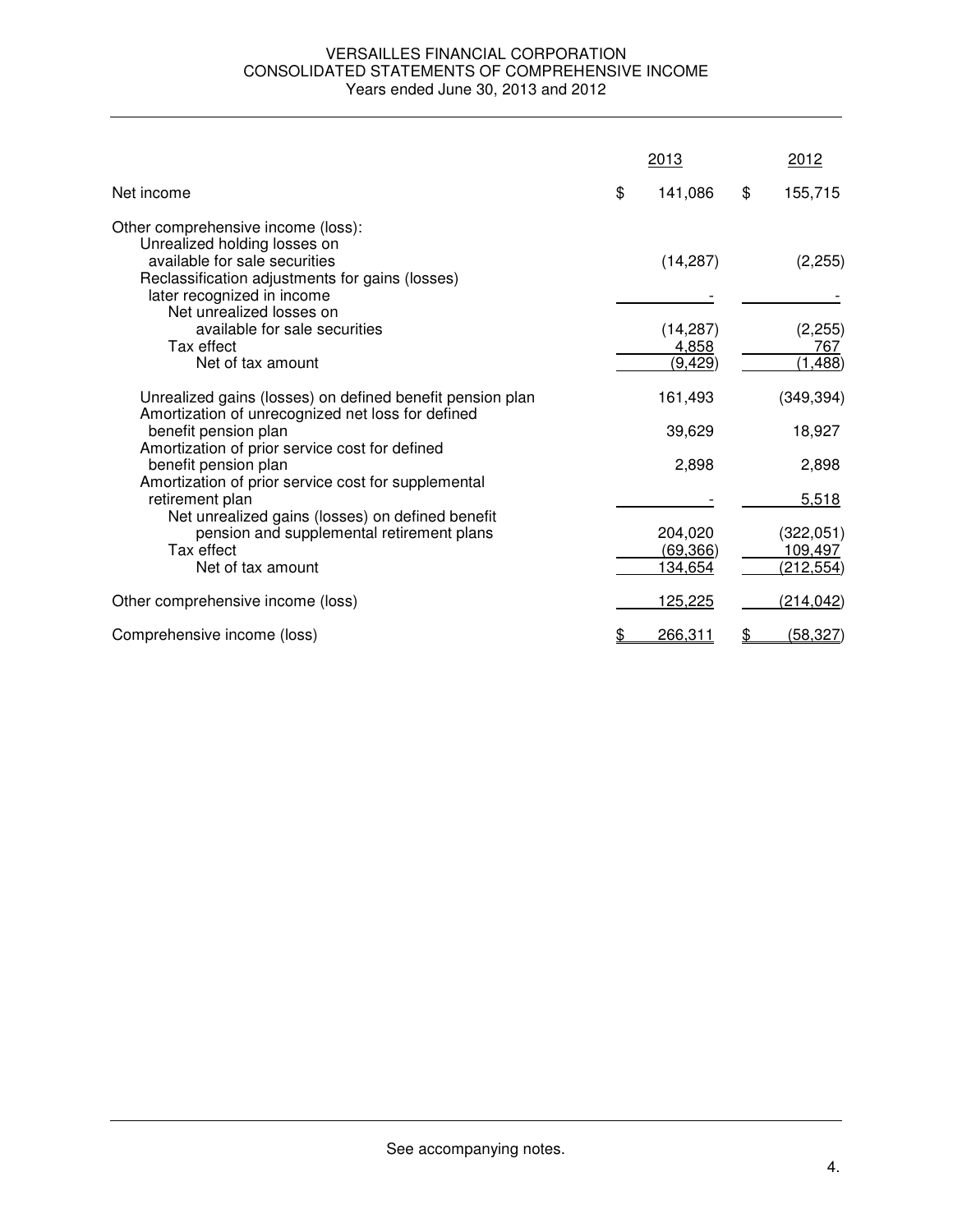#### VERSAILLES FINANCIAL CORPORATION CONSOLIDATED STATEMENTS OF CHANGES IN SHAREHOLDERS' EQUITY Years ended June 30, 2013 and 2012

|                                                                                                                                              |       | Common<br><b>Stock</b> | Additional<br>Paid-In<br>Capital | Retained<br>Earnings | Treasury<br><b>Stock</b> | Unearned<br><b>ESOP</b><br><b>Shares</b> | Accumulated<br>Other<br>Comprehensive<br>Income (Loss) | Total        |
|----------------------------------------------------------------------------------------------------------------------------------------------|-------|------------------------|----------------------------------|----------------------|--------------------------|------------------------------------------|--------------------------------------------------------|--------------|
| Balance, July 1, 2011                                                                                                                        | $\$\$ | 4,275                  | \$3,794,894                      | \$8,165,438          | \$<br>(354, 600)         | \$<br>(316, 350)                         | \$<br>(325, 422)                                       | \$10,968,235 |
| Net income                                                                                                                                   |       |                        |                                  | 155,715              |                          |                                          |                                                        | 155,715      |
| Other comprehensive income (loss)                                                                                                            |       |                        |                                  |                      |                          |                                          | (214, 042)                                             | (214, 042)   |
| Commitment to release 1,710 employee stock<br>ownership plan shares at fair value                                                            |       |                        | 2,659                            |                      |                          | 17,100                                   |                                                        | 19,759       |
| Transfer of 1.710 allocated ESOP common shares<br>subject to repurchase obligation                                                           |       |                        | (17, 100)                        |                      |                          |                                          |                                                        | (17, 100)    |
| Change in fair value of 3,420 allocated ESOP<br>common shares subject to repurchase obligation                                               |       |                        | (1,983)                          |                      |                          |                                          |                                                        | (1,983)      |
| Balance, June 30, 2012                                                                                                                       |       | 4,275                  | 3,778,470                        | 8,321,153            | (354, 600)               | (299, 250)                               | (539, 464)                                             | 10,910,584   |
| Net income                                                                                                                                   |       |                        |                                  | 141,086              |                          |                                          |                                                        | 141,086      |
| Other comprehensive income (loss)                                                                                                            |       |                        |                                  |                      |                          |                                          | 125,225                                                | 125,225      |
| Commitment to release 1,710 ESOP common<br>shares, at fair value                                                                             |       |                        | 4,740                            |                      |                          | 17,100                                   |                                                        | 21,840       |
| Transfer of 1,710 allocated ESOP common shares<br>subject to repurchase obligation                                                           |       |                        | (17, 100)                        |                      |                          |                                          |                                                        | (17, 100)    |
| Change in fair value of 5,130 allocated ESOP<br>common shares subject to repurchase obligation                                               |       |                        | (1, 813)                         |                      |                          |                                          |                                                        | (1, 813)     |
| Reclassification of 5,130 common shares subject<br>to repurchase obligation no longer required to be<br>reported outside of permanent equity |       |                        | 60,226                           |                      |                          |                                          |                                                        | 60,226       |
| Balance, June 30, 2013                                                                                                                       |       | 4,275                  | \$3,824,523                      | \$8,462,239          | \$ (354,600)             | \$<br>(282, 150)                         | \$<br>(414, 239)                                       | \$11,240,048 |

See accompanying notes.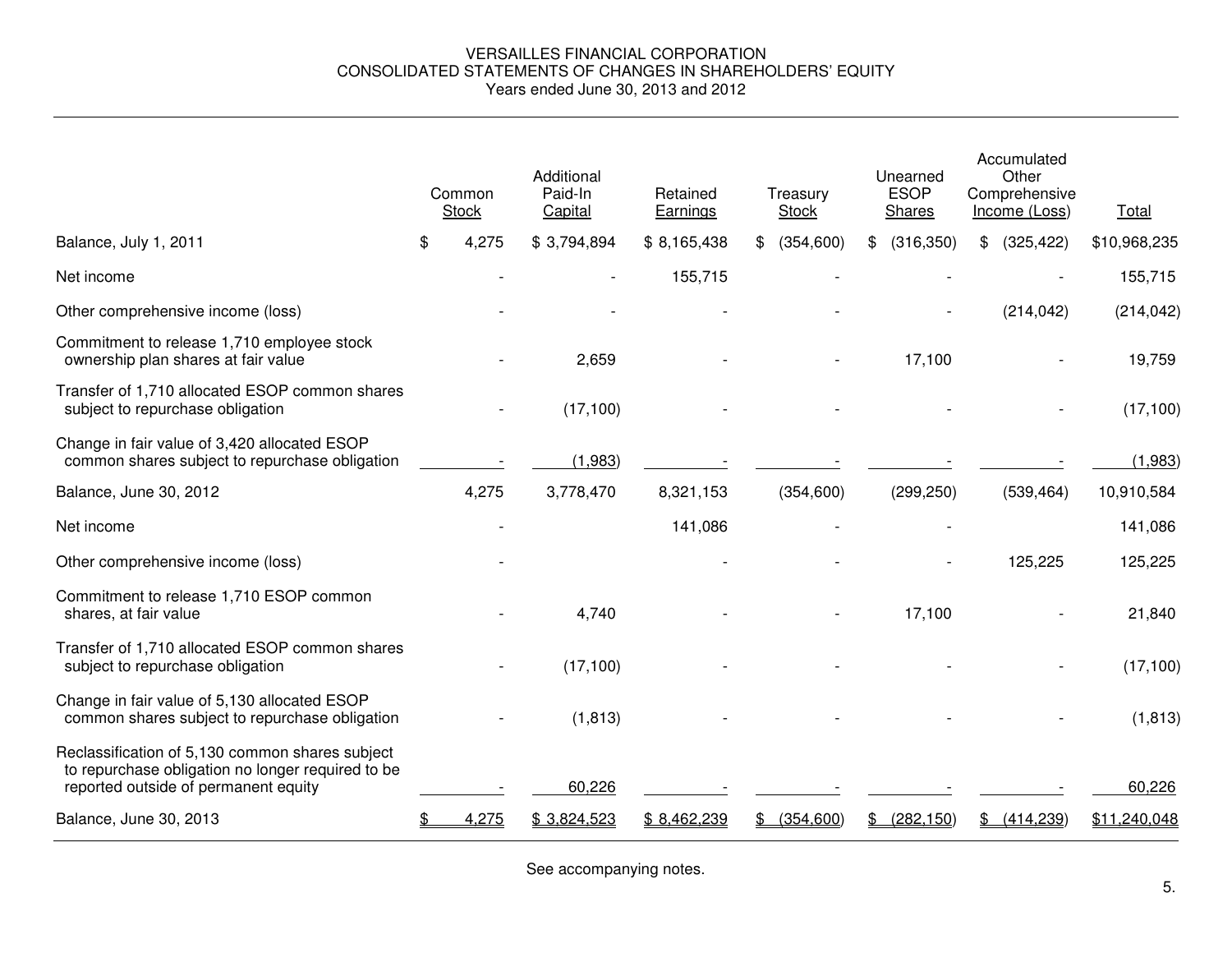### VERSAILLES FINANCIAL CORPORATION CONSOLIDATED STATEMENTS OF CASH FLOWS Years ended June 30, 2013 and 2012

|                                                                 | 2013             | 2012          |
|-----------------------------------------------------------------|------------------|---------------|
| Cash flows from operating activities                            |                  |               |
| Net income                                                      | \$<br>141,086 \$ | 155,715       |
| Adjustments to reconcile net income to                          |                  |               |
| net cash provided from operating activities                     |                  |               |
| Provision for loan losses                                       |                  | 48,500        |
| Depreciation on premises and equipment                          | 58,789           | 11,223        |
| Net premium amortization on securities                          | 365              | 265           |
| (Gain) loss on sale or disposal of premises and equipment       | (59, 431)        | 637           |
| Compensation expense related to ESOP shares                     | 21,840           | 19,759        |
| Deferred taxes                                                  | (10, 222)        | (54, 124)     |
| Change in:                                                      |                  |               |
| Deferred loan costs                                             | 15,809           | 2,978         |
| Accrued interest receivable                                     | (20, 433)        | 30,318        |
| Other assets                                                    | (27, 199)        | (150, 727)    |
| Other liabilities                                               | 41,253           | 120,856       |
| Net cash from operating activities                              | 161,857          | 239,524       |
| Cash flow from investing activities                             |                  |               |
| Maturities of interest bearing time deposits                    |                  | 194,000       |
| Purchase of interest bearing time deposits                      | (1,472,000)      | (735,000)     |
| Maturities, repayments and calls of securities held to maturity | 97,063           | 149,628       |
| Loan originations and payments, net                             | (1, 297, 613)    | 1,973,975     |
| Proceeds from sale of premises and equipment                    | 71,034           |               |
| Property and equipment purchases                                | (27, 965)        | (1,301,626)   |
| Net cash used in investing activities                           | (2,629,481)      | 280,977       |
|                                                                 |                  |               |
| Cash flow from financing activities                             |                  |               |
| Net change in deposits                                          | 3,185,226        | 1,350,013     |
| Proceeds from FHLB advances                                     |                  | 1,000,000     |
| Repayments of FHLB advances                                     |                  | (2,000,000)   |
| Net cash used in financing activities                           | 3,185,226        | 350,013       |
|                                                                 |                  |               |
| Net change in cash and cash equivalents                         | 717,602          | 870,514       |
| Cash and cash equivalents, beginning of period                  | 4,941,915        | 4,071,401     |
| Cash and cash equivalents at end of period                      | \$5,659,517      | \$4,941,915   |
|                                                                 |                  |               |
|                                                                 | 2013             | 2012          |
| Cash paid during the year for                                   |                  |               |
| Interest                                                        | \$<br>328,681    | \$<br>440,969 |
| Income taxes                                                    | 128,418          | 245,109       |
|                                                                 |                  |               |
| Supplemental noncash disclosures                                |                  |               |
| Transfers from Common stock in ESOP subject to                  |                  |               |
| repurchase obligation to Additional paid-in capital             | \$<br>60,226 \$  |               |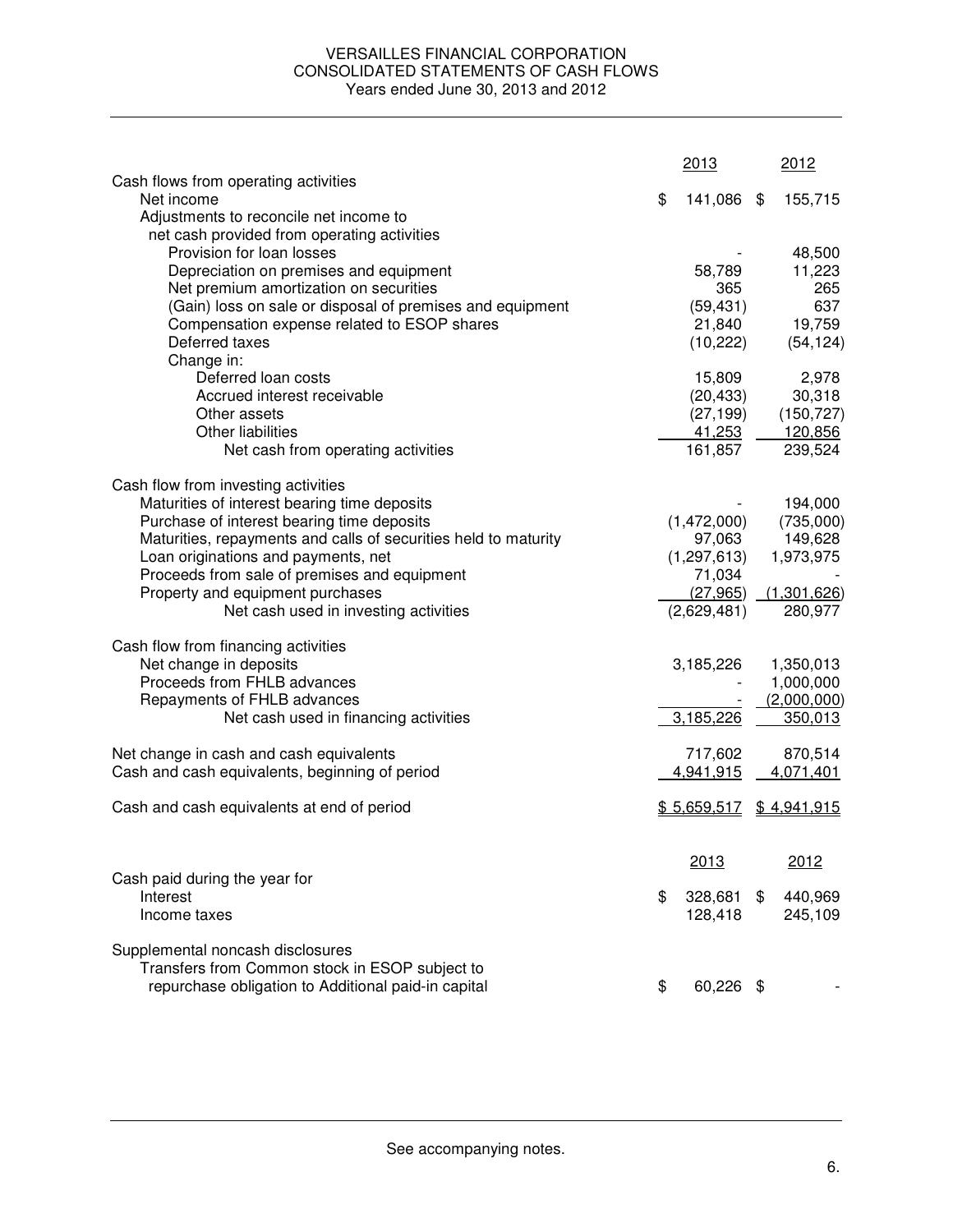### **NOTE 1 – SUMMARY OF SIGNIFICANT ACCOUNTING POLICIES**

Basis of Presentation: The accompanying audited consolidated financial statements include the accounts of Versailles Financial Corporation ("Versailles") and its wholly owned subsidiary, Versailles Savings and Loan Company ("Association"). Versailles and its subsidiary are collectively referred to as the Versailles and its subsidiary are collectively referred to as the ("Company"). All material intercompany transactions have been eliminated.

On January 14, 2013, the Company filed a Form 15 with the Securities and Exchange Commission ("SEC") to deregister its common stock under Section 12(g) of the Securities Exchange Act of 1934, as amended, ("deregistration"). The Company successfully deregistered from the SEC on that date.

Nature of Operations: Versailles is a thrift holding company incorporated under the laws of the state of Maryland that owns all the outstanding shares of common stock of the Association. The Association is an Ohio chartered savings and loan company engaged primarily in the business of making residential mortgage loans and accepting checking account, passbook savings, statement savings and time deposits. Its operations are conducted through its only office located in Versailles, Ohio. Accordingly, all of its operations are reported in one segment, banking. The Company primarily grants one- to four-family residential loans to customers located in Darke and the western half of Shelby counties. This area is strongly influenced by agriculture, but there is also a substantial manufacturing base. Substantially all loans are secured by specific items of collateral including business assets, consumer assets and commercial and residential real estate. There are no significant concentrations of loans to any one industry or customer. However, the customers' ability to repay their loans is dependent on the real estate and general economic conditions in the area.

Use of Estimates: To prepare financial statements in conformity with generally accepted accounting principles in the United States of America, management makes estimates and assumptions based on available information. These estimates and assumptions affect the amounts reported in the financial statements and the disclosures provided, and actual results could differ. The allowance for loan losses and fair values of certain financial instruments are particularly subject to change.

Cash Flows: Cash and cash equivalents include cash and due from financial institutions and overnight deposits. Net cash flows are reported for customer loan and deposit transactions and advances from the Federal Home Loan Bank with original maturities of 90 days or less.

Interest-bearing Time Deposits in Other Financial Institutions: Interest-bearing deposits in other financial institutions have original maturities of greater than 90 days and are carried at cost. Scheduled maturities of interest-bearing time deposits in other financial institutions were as follows:

| Year ended June 30, 2014 |                 | 343.000<br>S |
|--------------------------|-----------------|--------------|
|                          | 2015            | 490,000      |
|                          | 2016            | 490.000      |
|                          | 2017 and beyond | 982,000      |
|                          |                 |              |
|                          |                 | 2,305,000    |

Securities: Debt securities are classified as held to maturity and carried at amortized cost when management has the positive intent and ability to hold them to maturity. Debt securities are classified as available for sale when they might be sold before maturity. Equity securities with readily determinable fair values are classified as available for sale. Securities available for sale are carried at fair value, with unrealized holding gains and losses reported in other comprehensive income, net of tax.

Interest income includes amortization of purchase premiums and discounts. Premiums and discounts on securities are amortized on the level-yield method without anticipating prepayments, except for mortgage backed securities where prepayments are anticipated. Gains and losses on sales are recorded on the trade date and determined using the specific identification method.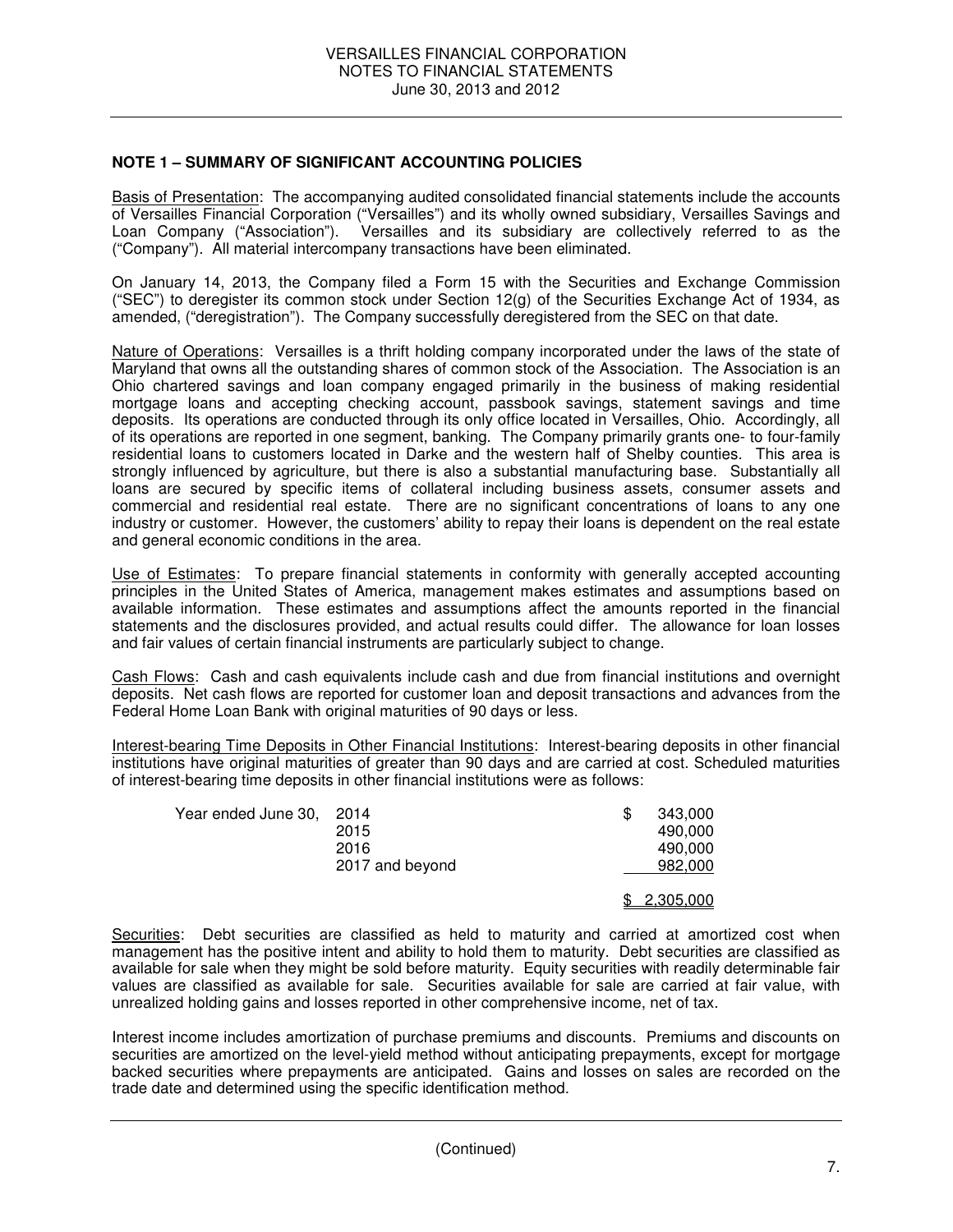## **NOTE 1 – SUMMARY OF SIGNIFICANT ACCOUNTING POLICIES** (Continued)

Management evaluates securities for other-than-temporary impairment ("OTTI") on at least a quarterly basis, and more frequently when economic or market conditions warrant such an evaluation. For securities in an unrealized loss position, management considers the extent and duration of the unrealized loss, and the financial condition and near-term prospects of the issuer. Management also assesses whether it intends to sell, or it is more likely than not that it will be required to sell, a security in an unrealized loss position before recovery of its amortized cost basis. If either of the criteria regarding intent or requirement to sell is met, the entire difference between amortized cost and fair value is recognized as impairment through earnings. For debt securities that do not meet the aforementioned criteria, the amount of impairment is split into two components as follows: 1) OTTI related to credit loss, which must be recognized in the income statement and 2) OTTI related to other factors, which is recognized in other comprehensive income. The credit loss is defined as the difference between the present value of the cash flows expected to be collected and the amortized cost basis. For equity securities, the entire amount of impairment is recognized through earnings.

Federal Home Loan Bank (FHLB) Stock: The Association is a member of the FHLB system. Members are required to own a certain amount of stock based on the level of borrowings and other factors, and may invest in additional amounts. FHLB stock is carried at cost, classified as a restricted security, and periodically evaluated for impairment based on ultimate recovery of par value. Both cash and stock dividends are reported as income.

Loans: Loans that management has the intent and ability to hold for the foreseeable future or until maturity or payoff are reported at the principal balance outstanding, net of deferred loan fees and costs, and an allowance for loan losses. Interest income is accrued on the unpaid principal balance. Loan origination fees, net of certain direct origination costs, are deferred and recognized in interest income using the level-yield method without anticipation prepayments.

Interest income on loans is discontinued at the time the loan is 90 days delinquent unless the credit is well-secured and in process of collection. Past due status is based on the contractual terms of the loan. In all cases, loans are placed on nonaccrual or charged-off at an earlier date if collection of principal or interest is considered doubtful. Nonaccrual loans and loans past due 90 days still on accrual include both smaller balance homogeneous loans that are collectively evaluated for impairment and individually classified impaired loans. A loan is moved to non-accrual status in accordance with the Company's policy, typically after 90 days on non-payment.

All interest accrued but not received for loans placed on nonaccrual are reversed against interest income. Interest received on such loans is accounted for on the cash-basis or cost-recovery method, until qualifying for return to accrual. Loans are returned to accrual status when all the principal and interest amounts contractually due are brought current and future payments are reasonably assured.

Allowance for Loan Losses: The allowance for loan losses is a valuation allowance for probable incurred credit losses. Loan losses are charged against the allowance when management believes the uncollectibility of a loan balance is confirmed. Subsequent recoveries, if any, are credited to the allowance. Management estimates the allowance balance required using past loan loss experience, the nature and volume of the portfolio, information about specific borrower situations and estimated collateral values, economic conditions and other factors. Allocations of the allowance may be made for specific loans, but the entire allowance is available for any loan that, in management's judgment, should be charged-off.

The allowance consists of specific and general components. The specific component relates to loans that are individually classified as impaired.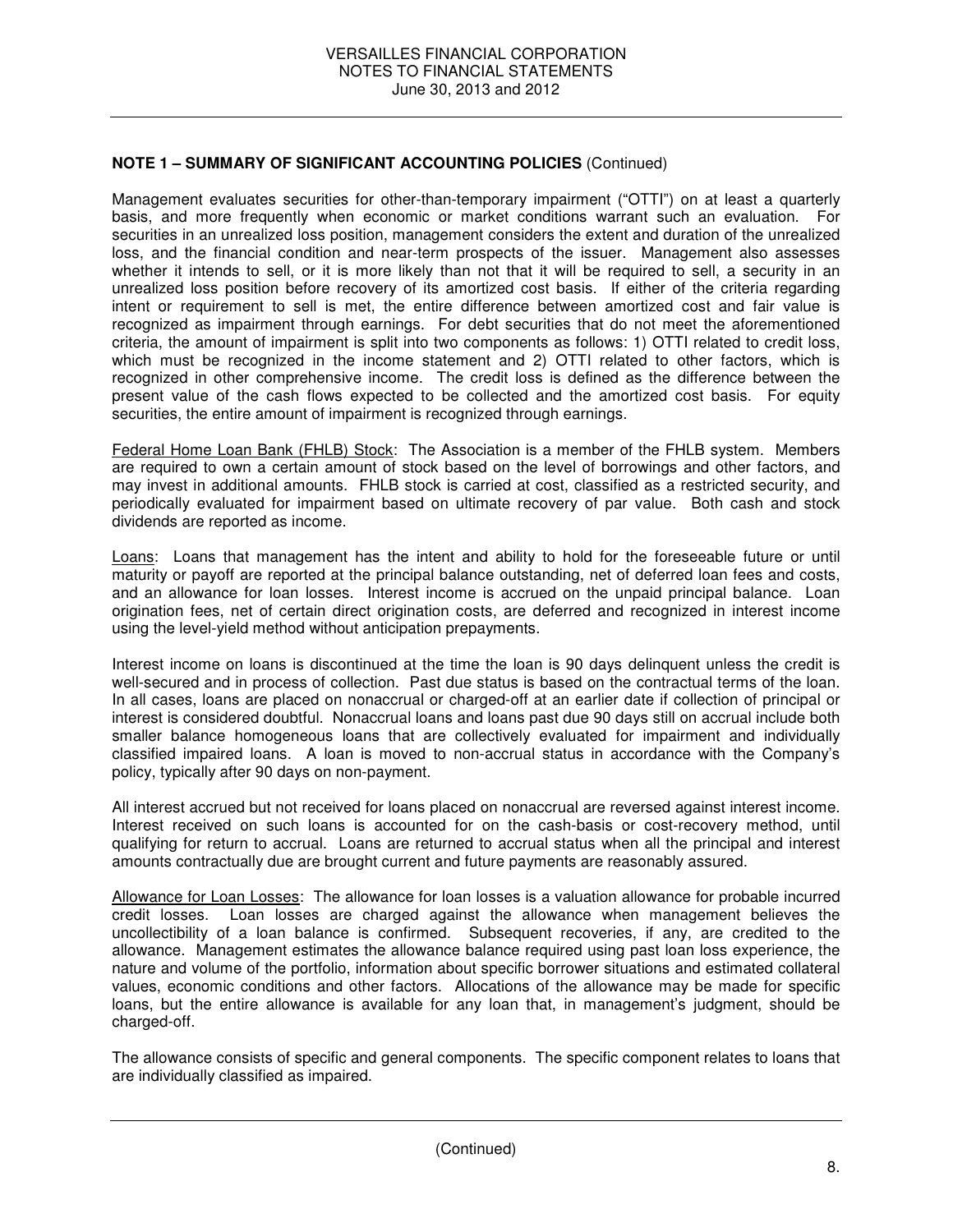## **NOTE 1 – SUMMARY OF SIGNIFICANT ACCOUNTING POLICIES** (Continued)

A loan is impaired when, based on current information and events, it is probable that the Company will be unable to collect all amounts due according to the contractual terms of the loan agreement. Loans, for which the terms have been modified in a manner representing a concession, and for which the borrower is experiencing financial difficulties, are considered troubled debt restructurings and classified as impaired.

Factors considered by management in determining impairment include payment status, collateral value, and the probability of collecting scheduled principal and interest payments when due. Loans that experience insignificant payment delays and payment shortfalls generally are not classified as impaired. Management determines the significance of payment delays and payment shortfalls on case-by-case basis, taking into consideration all of the circumstances surrounding the loan and the borrower, including the length of the delay, the reasons for the delay, the borrower's prior payment record, and the amount of the shortfall in relation to the principal and interest owed.

Commercial and commercial real estate loans are individually evaluated for impairment. If a loan is impaired, a portion of the allowance is allocated so that the loan is reported, net, at the present value of estimated future cash flows using the loan's effective rate or at the fair value of collateral if repayment is expected solely from the collateral. Large groups of smaller balance homogeneous loans, such as consumer and residential real estate loans, are collectively evaluated for impairment, and accordingly, they are not separately identified for impairment disclosures.

Troubled debt restructurings are separately identified for impairment disclosures and are measured at the present value of estimated future cash flows using the loan's effective rate at inception. If a troubled debt restructuring is considered to be a collateral dependent loan, the loan is reported, net, at the fair value of the collateral. For troubled debt restructurings that subsequently default, the Company determines the amount of reserve in accordance with the accounting policy for the allowance for loan losses.

The general component covers non-impaired loans and is based on historical loss experience adjusted for current factors. The historical loss experience is determined by portfolio segment and is based on the actual loss history experienced by the Company over the most recent eighteen months. This actual loss experience is supplemented with other economic factors based on the risks present for each portfolio segment. These economic factors include consideration of the following: levels of and trends in delinquencies and impaired loans; levels of and trends in charge-offs and recoveries; trends in volume and terms of loans; effects of any changes in risk selection and underwriting standards; other changes in lending policies, procedures, and practices; experience, ability, and depth of lending management and other relevant staff; national and local economic trends and conditions; industry conditions; and effects of changes in credit concentrations. The following portfolio segments have been identified: 1-4 family real estate, commercial real estate, commercial and consumer.

1-4 Family real estate:1-4 family mortgage loans represent loans to consumers for the purchase, refinance or improvement of a residence. Real estate market values at the time of origination directly affect the amount of credit extended and, in the event of default, subsequent changes in these values may impact the severity of losses. Factors considered by management include unemployment levels, credit history and real estate values in the Company's market area.

Commercial real estate:Non-residential and multi-family loans are subject to underwriting standards and processes similar to commercial loans. These loans are viewed as cash flow loans and the repayment of these loans is largely dependent on the successful operation of the farm, business or property. Loan performance may be adversely affected by factors impacting the general economy or conditions specific to the real estate market such as geographic location and property types. Management specifically considers real estate values, credit history, unemployment levels, crop prices and yields.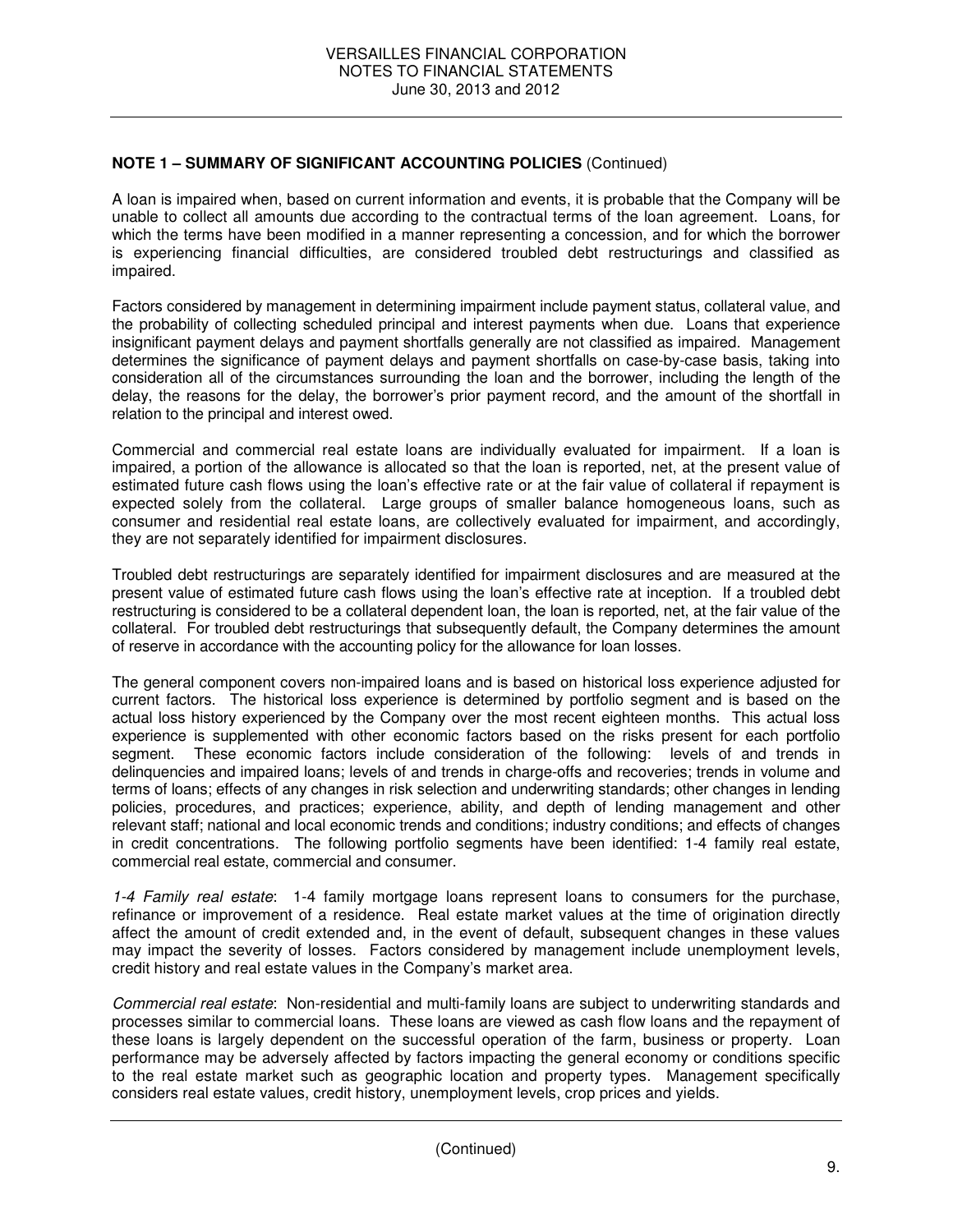## **NOTE 1 – SUMMARY OF SIGNIFICANT ACCOUNTING POLICIES** (Continued)

Commercial: Commercial credit is extended to commercial customers for use in normal business operations to finance working capital needs, equipment purchases, or other projects. The majority of these borrowers are customer's doing business in the Company's primary market area. These loans are generally underwritten individually and secured with the assets of the company and the personal guarantee of the business owners. Commercial business loans are made based primarily on the borrower's ability to make repayment from the historical and projected cash flow of the borrower's business and the underlying collateral provided by the borrower. Management specifically considers unemployment, credit history and the nature of the business.

Consumer: Consumer loans are primarily comprised of secured loans including automobile loans, loans on deposit accounts, home improvement loans and to a lesser extent, unsecured personal loans. These loans are underwritten based on several factors including debt-to-income, type of collateral and loan to value, credit history and relationship with the borrower. Unemployment rates are specifically considered by management

Premises and Equipment: Premises and equipment are reported at cost less accumulated depreciation. Depreciation is computed on both the straight-line and accelerated methods over the estimated useful lives of the assets. Building and improvements have useful lives ranging from five to forty years. Furniture and equipment have useful lives ranging from five to ten years.

These assets are reviewed for impairment when events indicate the carrying amount may not be recoverable. Maintenance and repairs are charged to expense as incurred and improvements are capitalized.

Foreclosed Assets: Assets acquired through or instead of loan foreclosure are initially recorded at fair value less costs to sell when acquired, establishing a new cost basis. These assets are subsequently accounted for at lower of cost or fair value less estimated costs to sell. If fair value declines subsequent to foreclosure, a valuation allowance is recorded through expense. Operating costs after acquisition are expensed.

Earnings Per Common Share: Basic earnings per common share is net income divided by the weighted average number of common shares outstanding during the period. Employee Stock Ownership Plan shares are considered outstanding for this calculation unless unearned. The Company had no common shares issued under its stock option plan or other agreements for the periods presented.

The Company established a Rabbi Trust and participants in the Association's deferred compensation and supplemental retirement plans could elect to use all or some of the amounts in their accounts to purchase shares in the Company's mutual to stock conversion. These shares are held in the trust and the obligation under the deferred compensation and supplemental retirement plans will be settled with these shares. As such, the shares are carried as treasury stock in the consolidated balance sheet and the shares are considered outstanding for the purpose of calculating earnings per share.

Employee Stock Ownership Plan: The cost of shares issued to the Employee Stock Ownership Plan ("ESOP"), but not yet allocated to participants, is shown as a reduction of shareholders' equity. Compensation expense is based on the market price of shares as they are committed to be released to participant accounts. Dividends on allocated ESOP shares reduce retained earnings. Dividends on unearned ESOP shares reduce debt and accrued interest. Participants may exercise a put option and require the Company to repurchase their ESOP shares upon termination. As a result, an amount of equity equal to the fair value of the allocated shares was reclassified out of shareholders' equity prior to the Company's deregistration from the SEC. Accordingly, upon deregistration, the Company was permitted to reclassify the repurchase obligation back into shareholders' equity and record an increase to additional paid-in capital of \$60,226.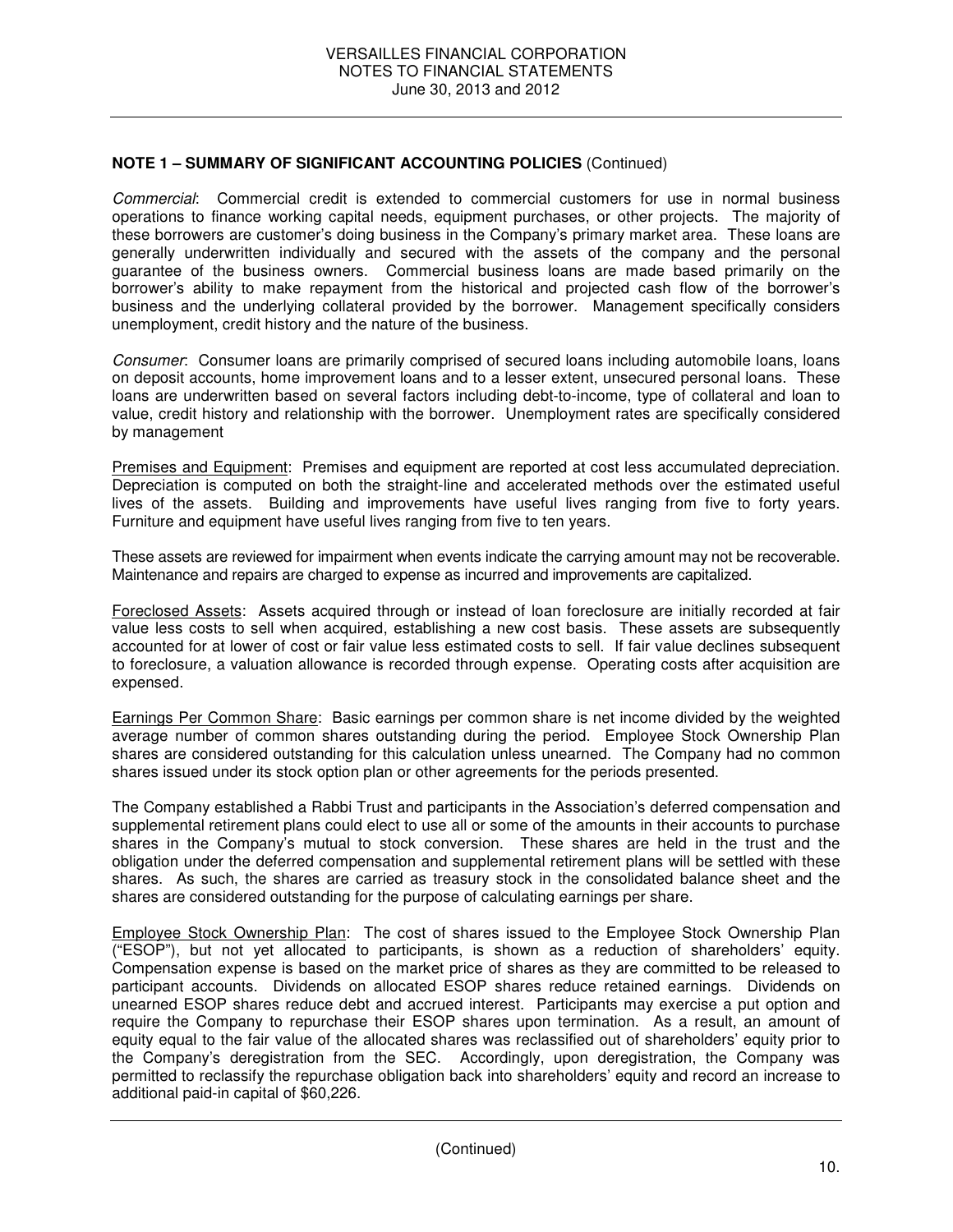### **NOTE 1 - SUMMARY OF SIGNIFICANT ACCOUNTING POLICIES** (Continued)

Retirement Plans: Pension expense is the net of service and interest cost, return on plan assets and amortization of gains and losses not immediately recognized. Employee 401(k) and profit sharing plan expense is the amount of matching contributions. Deferred compensation and supplemental retirement plan expense allocates the benefits over years of service.

Stock Options: The Company's 2011 Equity Incentive Plan (the "Plan"), which was approved by shareholders on November 15, 2011, permits the grant of share options to its employees for up to an aggregate of 42,750 shares of common stock. Provisions of the plan indicate option awards are generally granted with an exercise price equal to the market price of the Company's common stock at the date of grant with vesting periods defined by the Board of Directors. The fair value of options awarded is estimated on the date of grant using a closed form option valuation (Black-Scholes) model. As of June 30, 2013 and 2012, no grants of stock options related to the Plan have occurred and thus no compensation expense has been recognized related to the Plan for the years ended June 30, 2013 and 2012.

The Plan also provides for the issuance of restricted shares to directors and officers. Compensation expense is recognized over the vesting period of the awards based on the fair value of the stock at issue date. Total shares issuable under the plan are 17,100 at June 30, 2013 and 2012. No shares have been issued nor any expense recorded for the years ended June 30, 2013 and 2012.

Income Taxes: Income tax expense is the total of the current year income due or refundable and the change in deferred tax assets and liabilities. Deferred tax assets and liabilities are the expected future tax amounts for the temporary differences between the carrying amounts and tax bases of assets and liabilities, computed using enacted tax rates. A valuation allowance, if needed, reduces deferred tax assets to the amount expected to be realized.

A tax position is recognized as a benefit only if it is "more likely than not" that the tax position would be sustained in a tax examination, with a tax examination being presumed to occur. The amount recognized is the largest amount of tax benefit that is greater than 50% likely of being realized on examination. For tax positions not meeting the "more likely than not" test, no tax benefit is recorded.

The Company recognizes interest and/or penalties related to income tax matters in income tax expense.

Loan Commitments and Related Financial Instruments: Financial instruments include off-balance sheet credit instruments, such as commitments to make loans, issued to meet customer financing needs. The face amount for these items represents the exposure to loss, before considering customer collateral or ability to repay. Such financial instruments are recorded when they are funded.

Comprehensive Income (Loss): Comprehensive income (loss) consists of net income and other comprehensive income (loss). Other comprehensive income (loss) includes the net of tax impact of unrealized gains and losses on securities available for sale and changes in the funded status of the defined benefit pension plan, which are also recognized as separate components of equity.

Loss Contingencies: Loss contingencies, including claims and legal actions arising in the ordinary course of business, are recorded as liabilities when the likelihood of loss is probable and an amount or range of loss can be reasonably estimated. Management does not believe there now are such matters that will have a material effect on the financial statements.

Fair Value of Financial Instruments: Fair values of financial instruments are estimated using relevant market information and other assumptions, as more fully disclosed in a separate note. Fair value estimates involve uncertainties and matters of significant judgment regarding interest rates, credit risk, prepayments, and other factors, especially in the absence of broad markets for particular items. Changes in assumptions or in market conditions could significantly affect the estimates.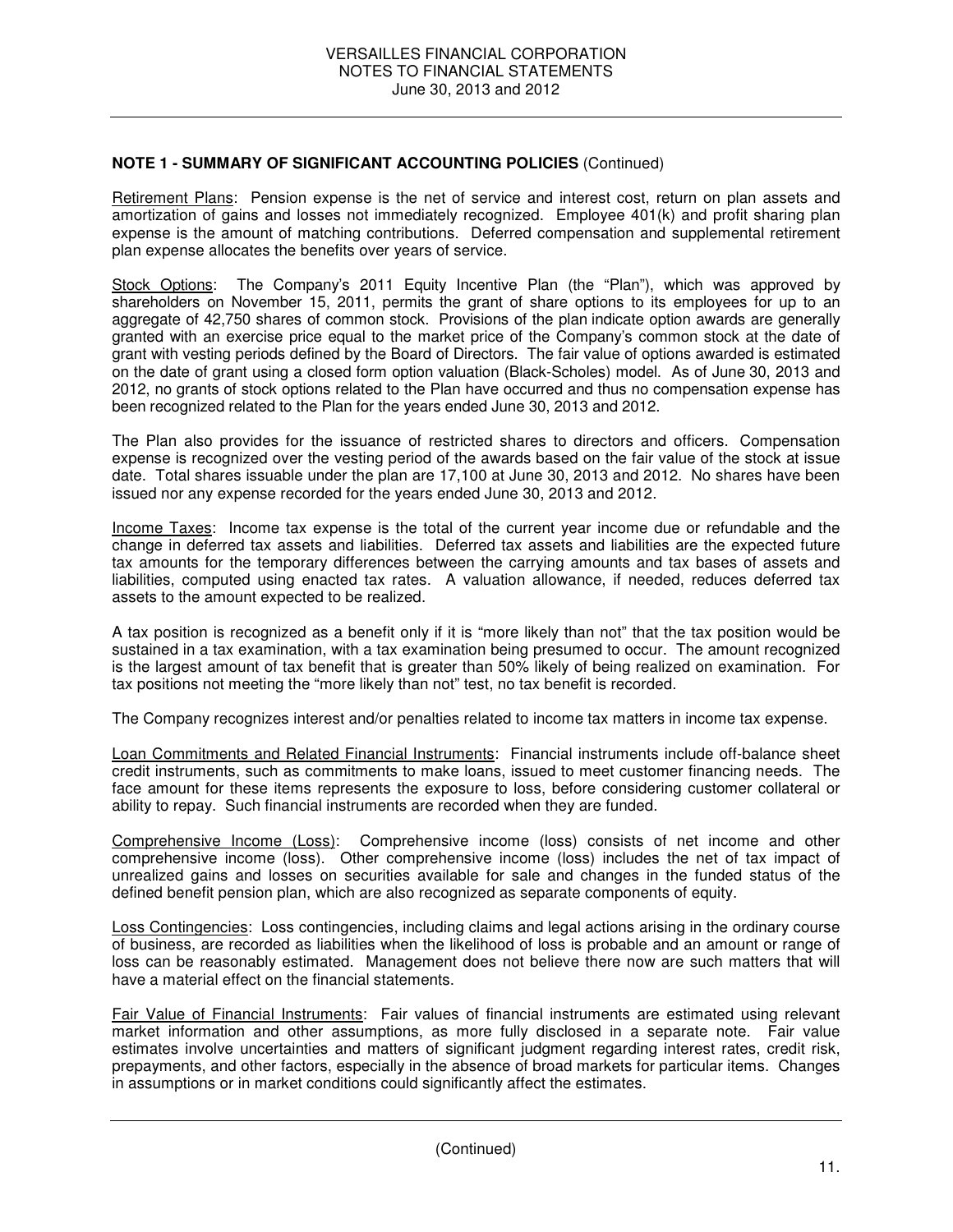## **NOTE 1 - SUMMARY OF SIGNIFICANT ACCOUNTING POLICIES** (Continued)

Reclassifications: Some items in prior financial statements have been reclassified to conform to the current presentation. Reclassifications had no affect on prior year net income or shareholders' equity.

### **NOTE 2 - SECURITIES**

The amortized cost and fair value of available-for-sale securities and the related gross unrealized gains and losses recognized in accumulated other comprehensive income (loss) were as follows.

|                              | 2013              |                              |                               |     |                      |  |  |  |
|------------------------------|-------------------|------------------------------|-------------------------------|-----|----------------------|--|--|--|
|                              | Amortized<br>Cost | Gross<br>Unrealized<br>Gains | Gross<br>Unrealized<br>Losses |     | Fair<br>Value        |  |  |  |
| AMF Short US Government Fund | 694,034           | \$                           | (11,279)                      | \$. | 682,755              |  |  |  |
|                              | 2012              |                              |                               |     |                      |  |  |  |
|                              | Amortized<br>Cost | Gross<br>Unrealized<br>Gains | Gross<br>Unrealized<br>Losses |     | Fair<br><u>Value</u> |  |  |  |
| AMF Short US Government Fund | 694,034           | 3,008                        | \$                            |     | 697,042              |  |  |  |

There were no sales of available-for-sale securities during the years ended June 30, 2013 or 2012.

The carrying amount, unrecognized gains and losses, and fair value of securities held to maturity were as follows.

|                                                                            | 2013 |                              |    |                                |      |                                 |    |                              |
|----------------------------------------------------------------------------|------|------------------------------|----|--------------------------------|------|---------------------------------|----|------------------------------|
| Government sponsored entities                                              |      | Carrying<br>Amount           |    | Gross<br>Unrecognized<br>Gains |      | Gross<br>Unrecognized<br>Losses |    | Fair<br><b>Value</b>         |
| residential mortgage-backed:<br><b>FHLMC</b><br><b>GNMA</b><br><b>FNMA</b> | \$   | 255,507<br>73,968<br>117,122 | \$ | 15,948<br>3,284<br>7,214       | \$   |                                 | \$ | 271,455<br>77,252<br>124,336 |
|                                                                            |      | 446,597                      |    | 26,446                         | \$   |                                 |    | 473,043                      |
|                                                                            |      |                              |    |                                | 2012 |                                 |    |                              |
| Government sponsored entities                                              |      | Carrying<br>Amount           |    | Gross<br>Unrecognized<br>Gains |      | Gross<br>Unrecognized<br>Losses |    | Fair<br><b>Value</b>         |
| residential mortgage-backed:<br><b>FHLMC</b><br><b>GNMA</b><br><b>FNMA</b> | \$   | 278,118<br>82,665<br>183,242 | \$ | 16,187<br>2,905<br>13,840      | \$   |                                 | \$ | 294,305<br>85,570<br>197,082 |
|                                                                            |      | 544,025                      |    | 32,932                         | \$.  |                                 |    | 576,957                      |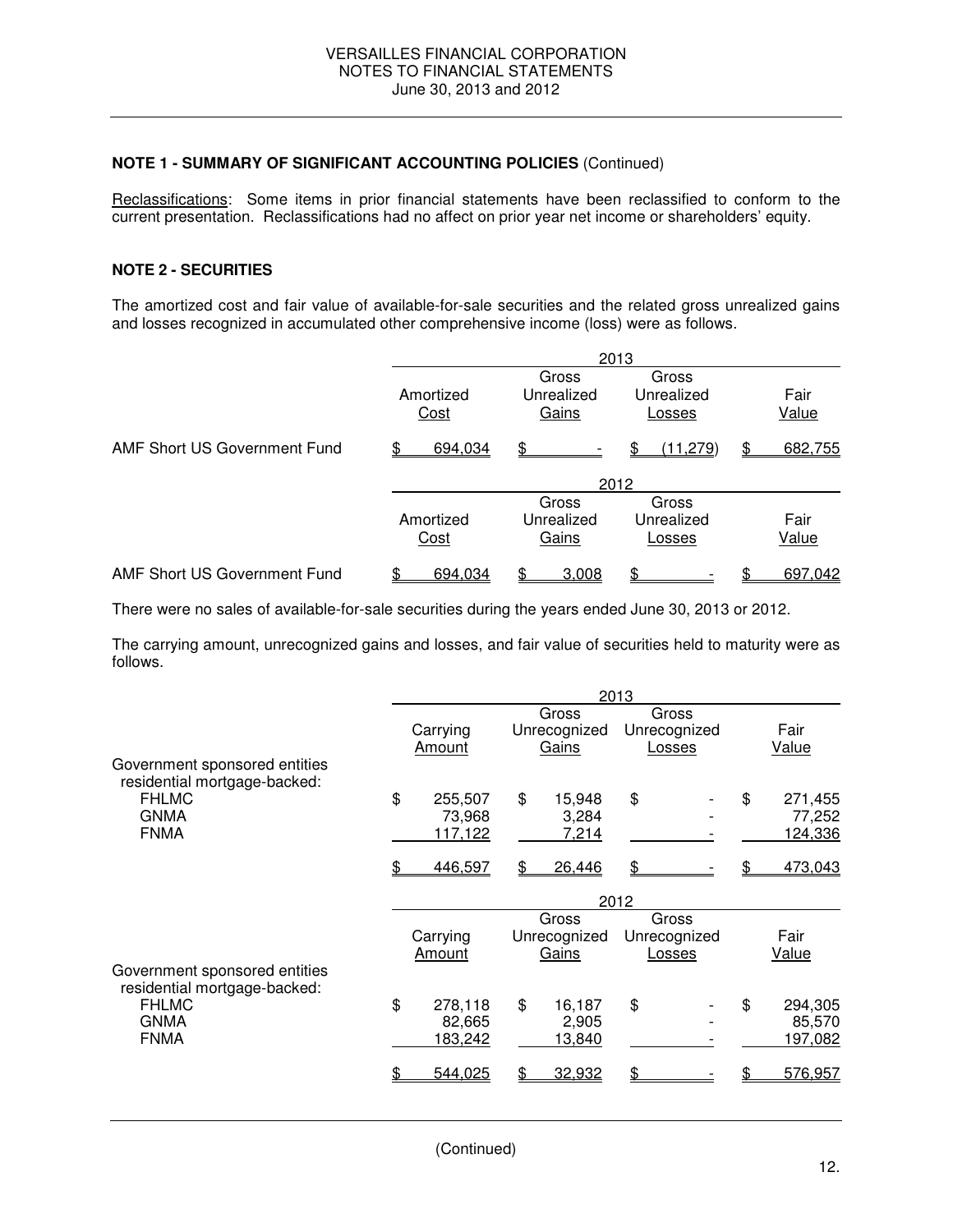### **NOTE 2 – SECURITIES** (Continued)

Securities of the Company are not due at a single maturity date, thus they are not presented by contractual maturity.

The Company's AMF Short US Government Fund is in an unrealized loss position at June 30, 2013. The unrealized loss of \$11,279 has not been recognized into income because management believes they have the intent and ability to hold the security until recovery and it is likely that management will not be required to sell the securities prior to their anticipated recovery. The security has been in an unrealized loss for less than 12 months. There were no securities with unrealized losses as of June 30, 2012.

At June 30, 2013 and June 30, 2012, there were no holdings of securities of any one issuer in an amount greater than 10% of shareholders' equity.

### **NOTE 3 - LOANS**

Loans at year-end were as follows:

|                           | 2013         | 2012             |
|---------------------------|--------------|------------------|
| 1-4 family real estate    | \$25,774,869 | 26,153,817<br>\$ |
| Commercial real estate:   |              |                  |
| <b>Business</b>           | 2,570,139    | 2,567,944        |
| Agricultural              | 5,865,923    | 4,939,042        |
| Multi-family              | 81.159       | 290,557          |
| Commercial                | 1,072,738    | 499,619          |
| Consumer:                 |              |                  |
| Auto                      | 547,045      | 446,910          |
| Other secured             | 493,607      | 303,956          |
| Unsecured                 | 595,996      | 502,018          |
| Total loans               | 37,001,476   | 35,703,863       |
| Deferred loan costs       | 25,111       | 40,920           |
| Allowance for loan losses | (255, 432)   | (255, 432)       |
|                           | 36,771,155   | 35,489,351<br>\$ |

Loans to principal officers, directors, and their affiliates during fiscal 2013 and 2012 were as follows.

|                                                                                                         |     | 2013                            |    | 2012                            |
|---------------------------------------------------------------------------------------------------------|-----|---------------------------------|----|---------------------------------|
| Beginning balance<br>Additions<br>Effect of changes in the composition of related parties<br>Repayments | \$. | 388,182<br>145,000<br>(164,932) | \$ | 194.651<br>258,212<br>(64, 681) |
| Ending balance                                                                                          |     | 368,250                         | ጥ  | 388,182                         |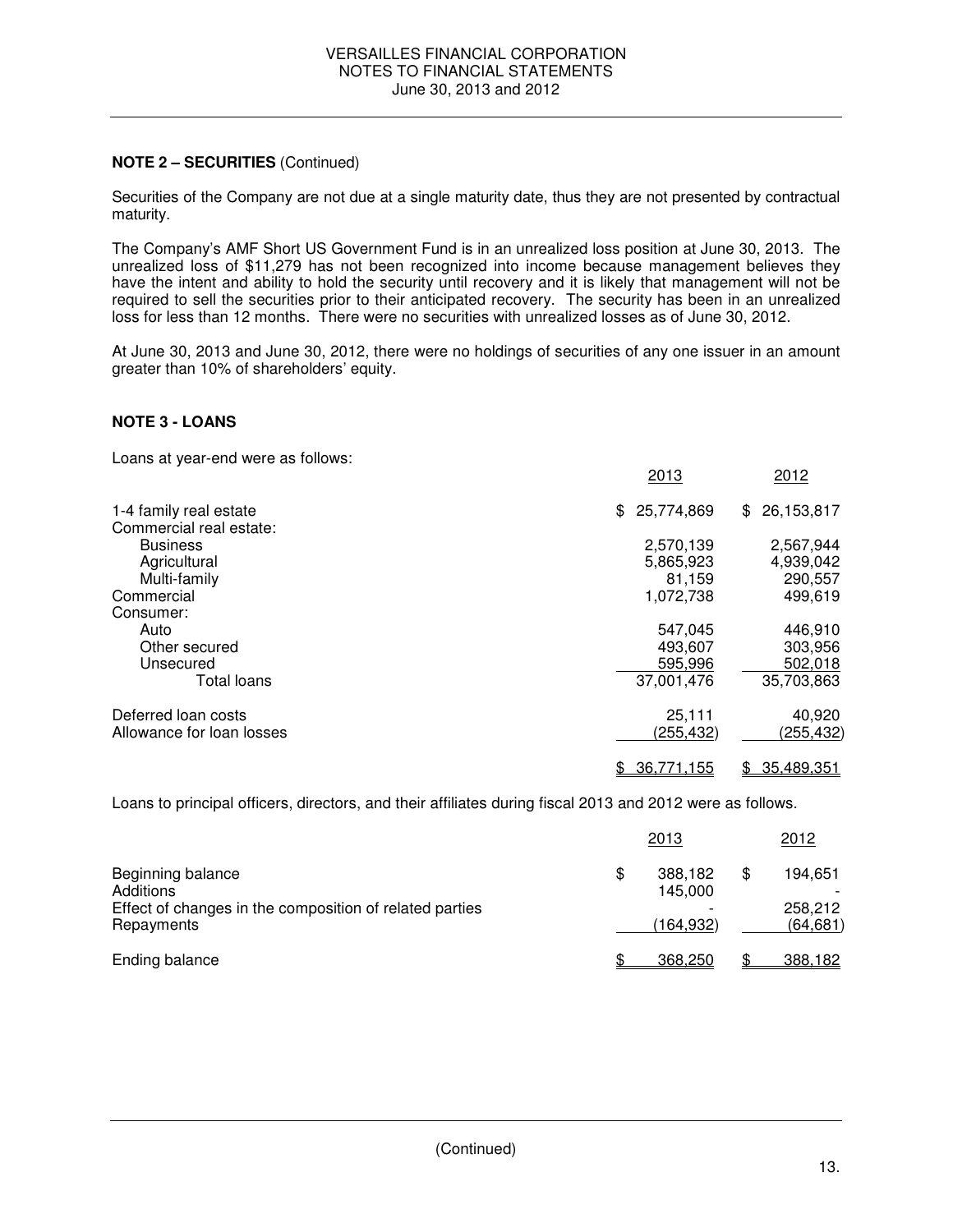### **NOTE 3 – LOANS** (Continued)

The following table presents the activity in the allowance for loan losses by portfolio segment for the years ended June 30, 2013 and 2012:

|                                                                                           | Allowance<br>at June 30,<br>2012               | Provision<br>for Loan<br>Losses               | Loans<br>Charged-off | Recoveries | Allowance<br>at June 30,<br>2013                    |
|-------------------------------------------------------------------------------------------|------------------------------------------------|-----------------------------------------------|----------------------|------------|-----------------------------------------------------|
| 1-4 family real estate<br>Commercial real estate<br>Commercial<br>Consumer<br>Unallocated | \$226,960<br>15,045<br>1,599<br>4,009<br>7,819 | (27, 590)<br>\$<br>15,712<br>6,099<br>5,779   | \$                   | \$         | 199,370<br>\$.<br>30,757<br>7,698<br>9,788<br>7,819 |
| Total                                                                                     | \$255,432                                      | \$                                            |                      |            | \$255,432                                           |
|                                                                                           | Allowance<br>at June 30,<br>2011               | Provision<br>for Loan<br>Losses               | Loans<br>Charged-off | Recoveries | Allowance<br>at June 30,<br>2012                    |
| 1-4 family real estate<br>Commercial real estate<br>Commercial<br>Consumer<br>Unallocated | \$186,736<br>24,939<br>1,557<br>3,349<br>4,236 | \$<br>54,109<br>(9,894)<br>42<br>660<br>3,583 | $$$ (13,885)         | \$         | \$226,960<br>15,045<br>1,599<br>4,009<br>7,819      |
| Total                                                                                     | \$220,817                                      | 48,500                                        | (13,885)             |            | \$255,432                                           |

The following table presents the balance in the allowance for loan losses and the recorded investment in loans by portfolio segment and based on impairment method as of June 30, 2013 and 2012:

|                        | Allowance for Loan Losses |     |           | Recorded Investment in Loans |    |              |              |              |
|------------------------|---------------------------|-----|-----------|------------------------------|----|--------------|--------------|--------------|
|                        | Individually Collectively |     |           | Total                        |    | Individually | Collectively | Total        |
|                        | Evaluated                 |     | Evaluated | Allowance                    |    | Evaluated    | Evaluated    | Loans        |
| June 30, 2013          |                           |     |           |                              |    |              |              |              |
| 1-4 family real estate | \$                        | \$  | 199,370   | \$<br>199,370                | \$ |              | \$25,833,041 | \$25,833,041 |
| Commercial real estate |                           |     | 30,757    | 30,757                       |    |              | 8,563,984    | 8,563,984    |
| Commercial             |                           |     | 7,698     | 7,698                        |    |              | 1,080,677    | 1,080,677    |
| Consumer               |                           |     | 9,788     | 9,788                        |    |              | 1,652,665    | 1,652,665    |
| Unallocated            |                           |     | 7,819     | 7,819                        |    |              |              |              |
| Total                  |                           | \$. | 255,432   | \$<br>255,432                |    |              | \$37,130,367 | \$37,130,367 |
| June 30, 2012          |                           |     |           |                              |    |              |              |              |
| 1-4 family real estate | \$                        | \$  | 226,960   | \$<br>226,960                | \$ | 66,675       | \$26,156,642 | \$26,223,317 |
| Commercial real estate |                           |     | 15,045    | 15,045                       |    |              | 7,353,628    | 7,353,628    |
| Commercial             |                           |     | 1,599     | 1,599                        |    | 483.897      | 503,338      | 987,235      |
| Consumer               |                           |     | 4,009     | 4,009                        |    |              | 1,267,490    | 1,267,490    |
| Unallocated            |                           |     | 7,819     | 7,819                        |    |              |              |              |
| Total                  |                           |     | 255,432   | 255,432                      |    | \$550,572    | \$35,281,098 | \$35,831,670 |

Included in recorded investment in 2013 is \$25,111 of deferred loan costs and \$103,780 of accrued loan interest. Included in recorded investment in 2012 is \$40,920 of deferred loan costs and \$86,887 of accrued loan interest.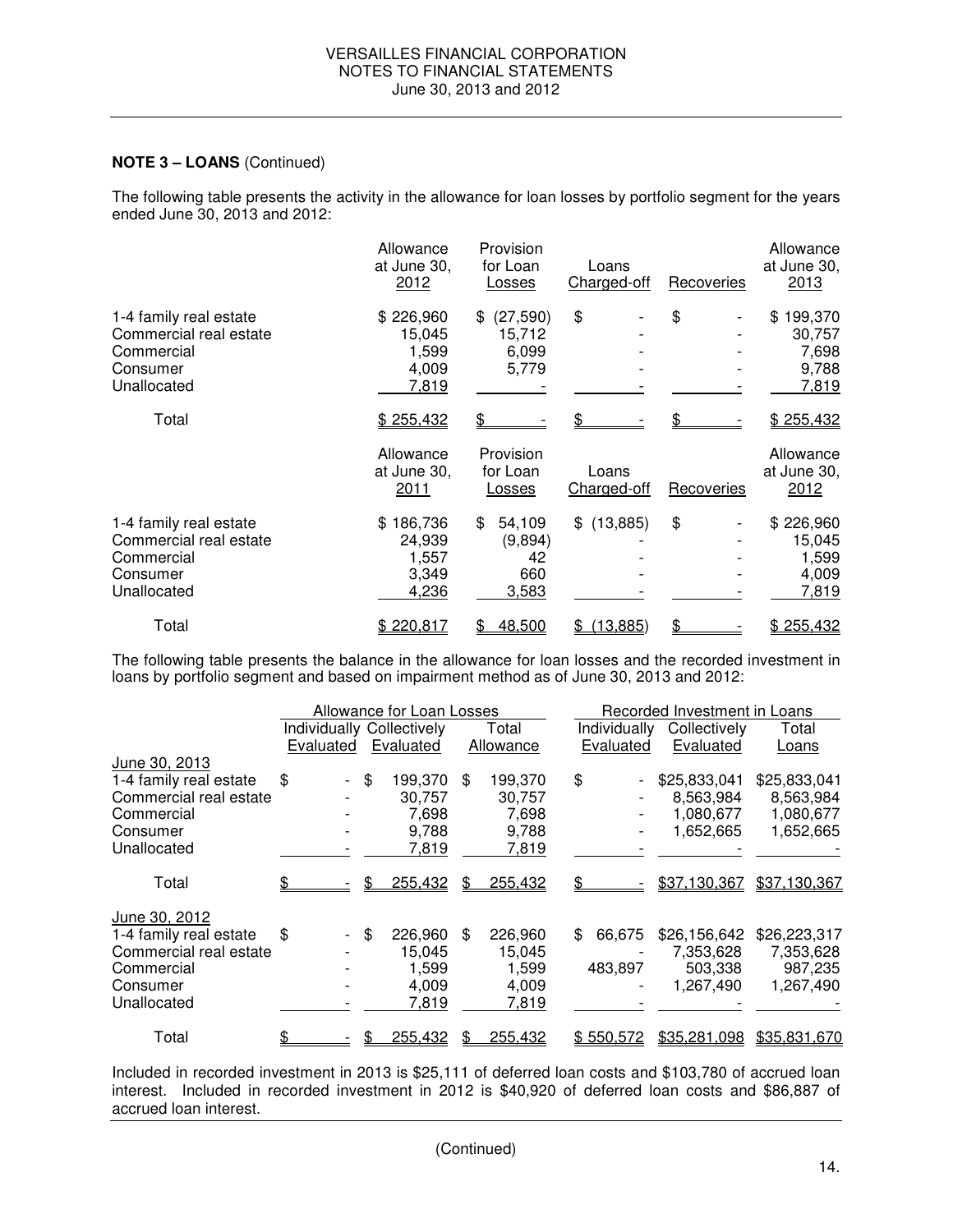### **NOTE 3 – LOANS** (Continued)

The following table presents information related to loans individually evaluated for impairment by class of loans as of and for the years ended June 30, 2013 and 2012:

|                                                                                      |                                       | June 30, 2013                                                | June 30, 2012                                            |                                                              |  |  |
|--------------------------------------------------------------------------------------|---------------------------------------|--------------------------------------------------------------|----------------------------------------------------------|--------------------------------------------------------------|--|--|
|                                                                                      | Unpaid<br>Principal<br><b>Balance</b> | Recorded<br>Investment                                       | Unpaid<br>Principal<br><b>Balance</b>                    | Recorded<br><b>Investment</b>                                |  |  |
| 1-4 family real estate<br>Commercial real estate<br><b>Business</b>                  | \$                                    | \$                                                           | \$<br>66,475<br>481,067                                  | \$<br>66,475<br>483,897                                      |  |  |
| Total                                                                                | \$                                    | \$                                                           | 547,542                                                  | 550,372<br>\$                                                |  |  |
| June 30, 2013<br>1-4 family real estate<br>Commercial real estate<br><b>Business</b> |                                       | Average<br>Recorded<br>Investment<br>\$<br>66,261<br>119,922 | Interest<br>Income<br>Recognized<br>\$<br>2,225<br>7,866 | Cash Basis<br>Interest<br>Recognized<br>\$<br>2,225<br>7,866 |  |  |
| Total                                                                                |                                       | 186,183<br>\$.                                               | 10,091                                                   | \$<br>10,091                                                 |  |  |
| June 30, 2012<br>1-4 family real estate<br>Commercial real estate<br><b>Business</b> |                                       | \$<br>5,557<br>487,333                                       | \$<br>199<br>31,747                                      | \$<br>29,126                                                 |  |  |
| Total                                                                                |                                       | 492,890<br>\$                                                | 31,946<br>\$                                             | \$<br>29,126                                                 |  |  |

Loan Performance and Credit Quality Indicators: The Company considers the performance of the loan portfolio and its impact on the allowance for loan losses. For all loan classes, the Company primarily evaluates credit quality based on the aging status of the loan and by payment activity.

There were no nonaccrual loans or loans past due over 90 days still on accrual as of June 30, 2013 and 2012.

There were no loans past due over 30 days as of June 30, 2013.

Past due loans as of June 30, 2012 were only 1-4 family real estate. The following table presents the aging of the recorded investment in these past due loans:

|                        | 30 - 59           |      | 60 - 89 Greater than       |          |                                         |               |
|------------------------|-------------------|------|----------------------------|----------|-----------------------------------------|---------------|
|                        | Davs              | Davs | 90 Davs                    | Total    | Loans Not                               |               |
|                        |                   |      | Past Due Past Due Past Due | Past Due | Past Due                                | T <u>otal</u> |
| 1-4 family real estate | \$36,436 \$58,696 |      | 8 S                        |          | $-$ \$ 95,132 \$26,128,185 \$26,223,317 |               |

### **Troubled Debt Restructurings:**

The Company had no loans classified as troubled debt restructures (TDRs) at June 30, 2013. At June 30, 2012 the Company had one residential real estate loan and one nonresidential real estate loan with a combined recorded investment of \$550,572 classified as troubled debt restructures (TDRs) at June 30, 2013, which were individually evaluated for impairment.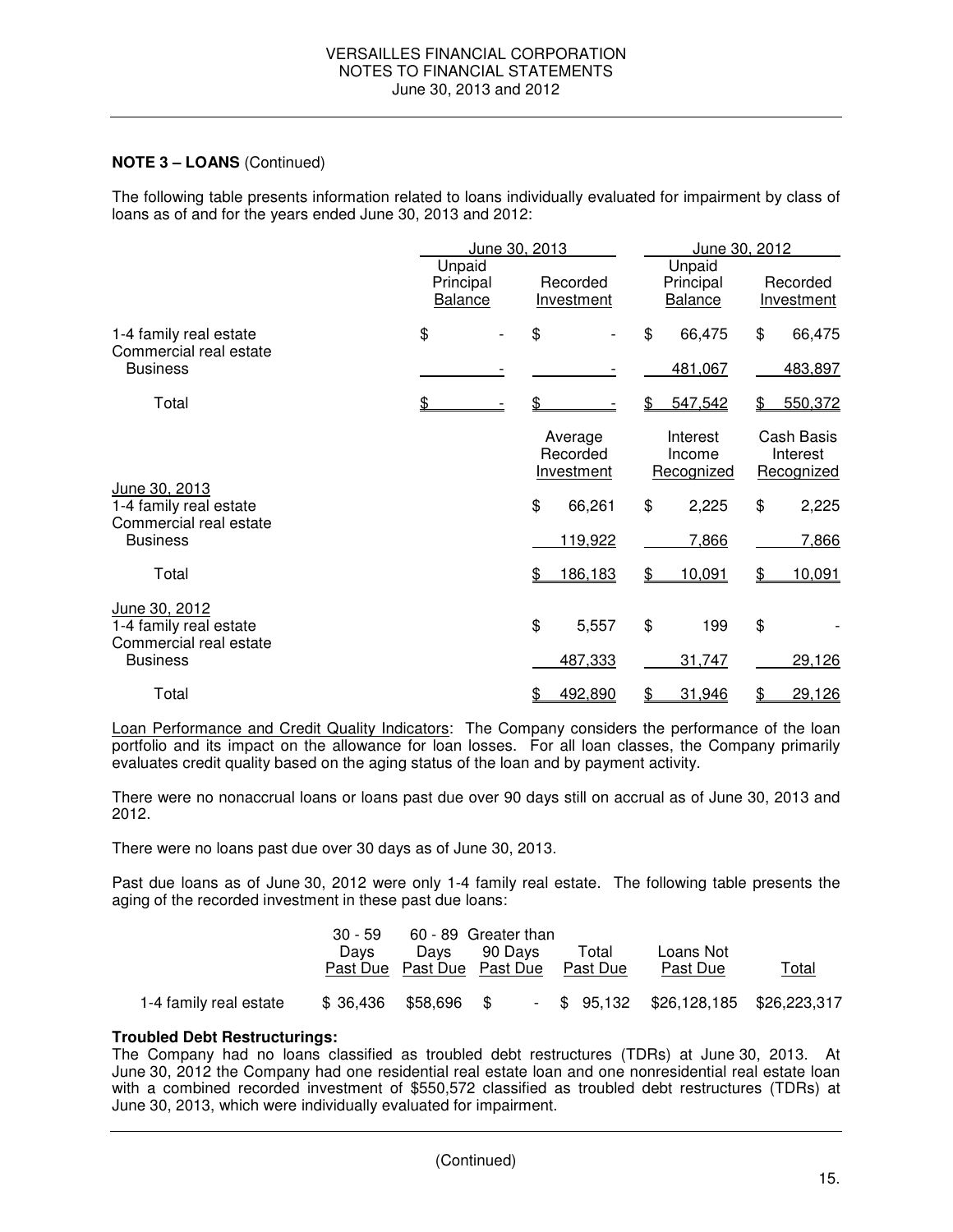### **NOTE 3 – LOANS** (Continued)

The Company did not allocate specific reserves to customers whose loan terms have been modified in troubled debt restructurings as of June 30, 2012.

There were no loans modified as troubled debt restructurings that occurred during the year ending June 30, 2013. One modification was classified as a troubled debt restructuring during the year ending June 30, 2012, as shown below:

|                        | Number<br>of Loans | Pre-Modification<br><b>Outstanding Recorded</b><br>Investment | Post-Modification<br><b>Outstanding Recorded</b><br>Investment |
|------------------------|--------------------|---------------------------------------------------------------|----------------------------------------------------------------|
| 1-4 family real estate |                    | 58.004                                                        | 66.675<br>S                                                    |

The troubled debt restructuring described above did not increase the allowance for loan losses and did not result in charge offs during the year ending June 30, 2012.

There were no troubled debt restructurings for which there was a payment default within twelve months following the modification during the years ending June 30, 2013 and 2012.

A loan is considered to be in payment default once it is 30 days contractually past due under the modified terms.

In order to determine whether a borrower is experiencing financial difficulty, an evaluation is performed of the probability that the borrower will be in payment default on any of its debt in the foreseeable future without the modification. This evaluation is performed under the Company's internal underwriting policy.

### **NOTE 4 - PREMISES AND EQUIPMENT**

Year-end premises and equipment were as follows.

|                                                                                                   | 2013                                                             | 2012                                                             |
|---------------------------------------------------------------------------------------------------|------------------------------------------------------------------|------------------------------------------------------------------|
| Land<br>Building and improvements<br>Furniture and equipment<br>Total<br>Accumulated depreciation | 150.429<br>\$<br>1,247,126<br>268,933<br>1,666,488<br>(160, 033) | 153,328<br>\$<br>1,468,040<br>265,376<br>1,886,744<br>(337, 862) |
|                                                                                                   | .506.455                                                         | <u>.548,882</u>                                                  |

During fiscal 2013, the Company sold its former corporate headquarters building, which had a carrying value of \$11,603 and recognized a gain upon sale of \$59,431. During fiscal 2012, the Company completed construction of its new corporate headquarters building with a net book value of approximately \$1.2 million at June 30, 2012. A firm owned by a member of the Board of Directors acted in the capacity of general contractor for the newly constructed headquarters building. Amounts paid to the firm were approximately \$1.1 million.

### **NOTE 5 - DEPOSITS**

Deposits from principal officers, directors, and their affiliates at June 30, 2013 and 2012 were \$1,179,306 and \$916,565. The aggregate amount of certificates of deposit accounts with balances greater than \$100,000 at year-end 2013 and 2012 was \$3,979,767 and \$3,453,501.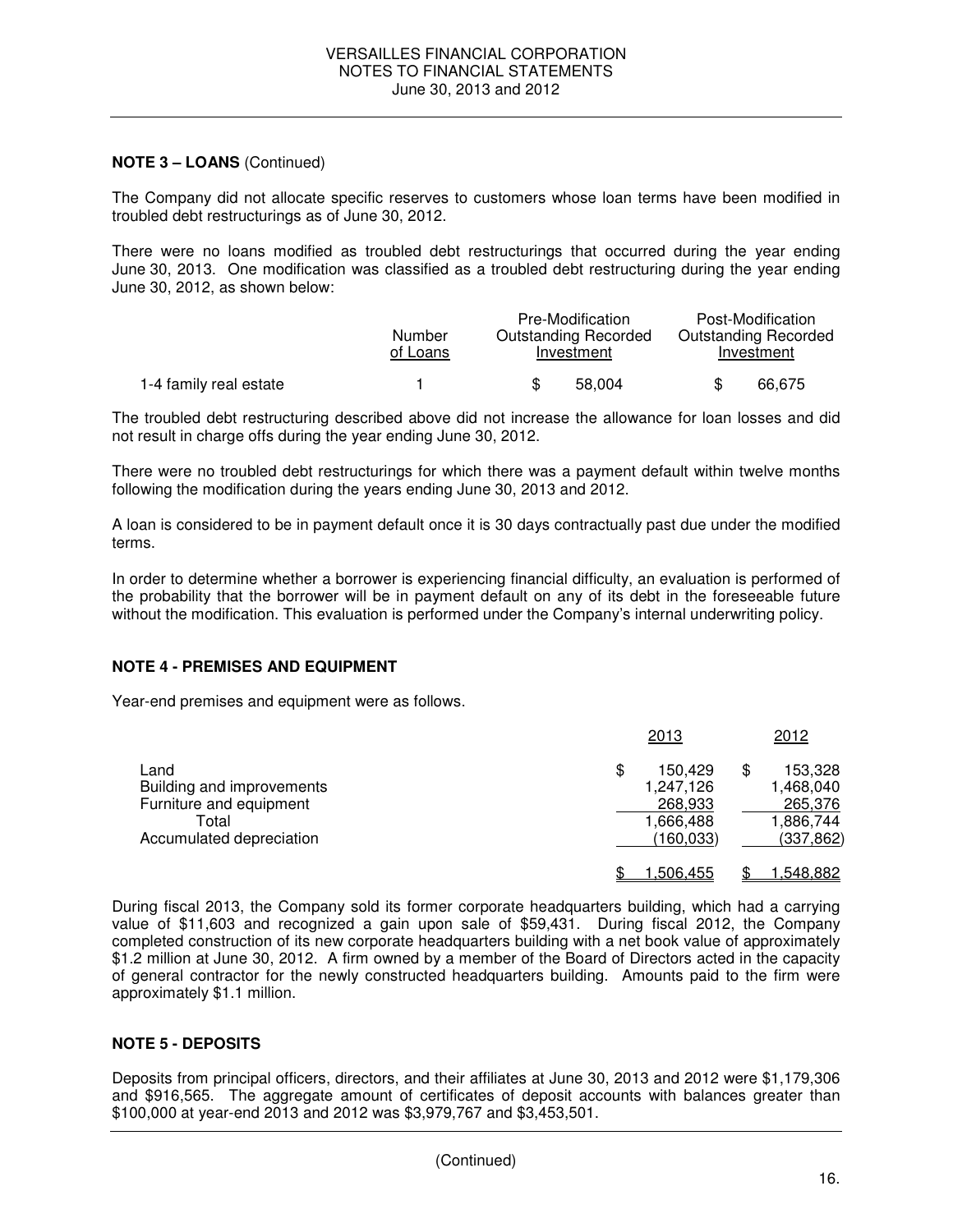## **NOTE 5 – DEPOSITS** (Continued)

Scheduled maturities of certificates of deposit were as follows.

| Year ended June 30, 2014 |              | \$10.410.629           |
|--------------------------|--------------|------------------------|
|                          | 2015<br>2016 | 4.408.372<br>1.159.007 |
|                          | 2017         | 983,086                |
|                          |              | <u>16,961,094</u>      |

## **NOTE 6 – FEDERAL HOME LOAN BANK ADVANCES**

Year-end advances from the Federal Home Loan Bank were as follows.

|                                                                   | Rate     |     | 2013      | 2012            |
|-------------------------------------------------------------------|----------|-----|-----------|-----------------|
| Fixed rate advance, due July 2014                                 | 1.02%    | \$. | 1,000,000 | \$<br>1,000,000 |
| Fixed rate advance, due October 2014                              | 1.14%    |     | 1,000,000 | 1,000,000       |
| Fixed rate advance, due September 2014                            | 2.89%    |     | 1,000,000 | 1,000,000       |
| Fixed rate advance, due March 2017                                | $3.36\%$ |     | 1,000,000 | 1,000,000       |
| Putable advance, next call date<br>September 2013, due March 2014 | 4.26%    |     | 1.000.000 | 1,000,000       |
|                                                                   |          |     |           |                 |
|                                                                   |          |     | 5.000.000 | 5,000,000       |

Fixed rate advances are payable at maturity and subject to prepayment penalties if paid off prior to maturity.

Putable advances are fixed rate advances which may be called quarterly by the FHLB following an initial lockout period. If the advances are called, the Company must repay the advance. The FHLB will offer replacement funding at the then prevailing rate of interest for an advance product then offered by the FHLB.

Required payments over the next five years are as follows:

| Year ended June 30, 2014 | 1,000,000<br>S |
|--------------------------|----------------|
| 2015                     | 3,000,000      |
| 2016                     |                |
| 2017                     | 1,000,000      |
|                          |                |
|                          | 5,000,000      |

Advances under the borrowing agreements are collateralized by a blanket pledge of the Company's residential mortgage loan portfolio and FHLB stock. At June 30, 2013 and 2012, the Company had approximately \$24,536,000 and \$24,994,000 of qualifying first-mortgage loans and \$81,000 and \$291,000 of multi-family mortgage loans pledged, in addition to FHLB stock, as collateral for FHLB advances. At June 30, 2013, based on the Association's current FHLB stock ownership, total assets and pledgable first-mortgage and multi-family mortgage loan portfolios, the Association had the ability to obtain borrowings up to an additional \$11,307,000.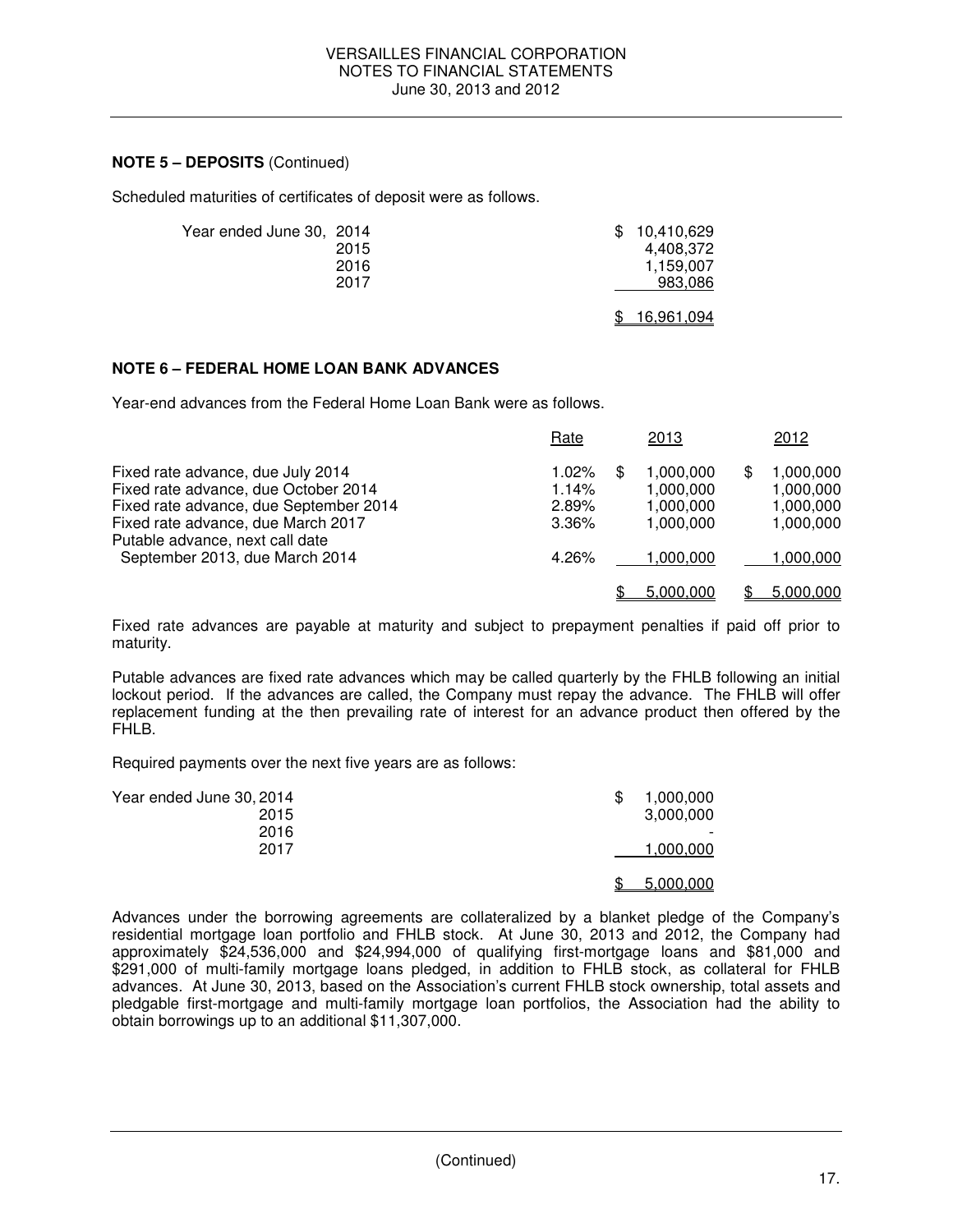## **NOTE 7 - INCOME TAXES**

Income tax expense was as follows.

|                     |   | 2013               |    |                      |
|---------------------|---|--------------------|----|----------------------|
| Current<br>Deferred | S | 83,622<br>(10,222) | \$ | 133,242<br>(54, 142) |
| Total               |   | 73.400             | \$ | 79,100               |

Effective tax rates differ from the federal statutory rate of 34% applied to income before income taxes due to the following.

|                                                                         | 2013                    | 2012                    |
|-------------------------------------------------------------------------|-------------------------|-------------------------|
| Federal statutory rate times financial statement income<br>Effect of:   | \$<br>72,925            | \$<br>79,837            |
| Tax exempt interest income                                              | (1, 140)                | (1,271)                 |
| Other, net                                                              | 1,615                   | 534                     |
| Total                                                                   | \$<br>73,400            | \$<br>79,100            |
| Effective tax rate                                                      | 34.22%                  | 33.69%                  |
| Year-end deferred tax assets and liabilities were due to the following. |                         |                         |
|                                                                         | 2013                    | 2012                    |
| Deferred tax assets:                                                    |                         |                         |
| Allowance for loan losses<br>Accrued compensation                       | \$<br>86,847<br>346,493 | \$<br>86,847<br>322,979 |
| Impairment loss on securities                                           | 35,528                  | 35,528                  |
| Net unrealized gains on securities available for sale                   | 3,835                   |                         |
| Pension                                                                 | 176,126                 | 231,191                 |
| Total deferred tax asset                                                | 648,829                 | 676,544                 |
| Deferred tax liabilities:                                               |                         |                         |
| Deferred loan fees and costs                                            | (8,538)                 | (13, 913)               |
| <b>FHLB</b> stock                                                       | (75,070)                | (75,070)                |
| Accrual to cash                                                         | (39, 863)               | (16,002)                |
| Accumulated depreciation                                                | (13, 276)               | (4, 105)                |
| Net unrealized gains on securities available for sale                   |                         | (1,023)                 |
| Total deferred tax liability                                            | (136, 747)              | (110, 113)              |
| Net deferred tax asset                                                  | \$<br>512,082           | \$<br>566,430           |

The Company has not recorded a deferred tax liability of approximately \$265,000 related to approximately \$778,000 of cumulative special bad debt deductions arising prior to December 31, 1987, the end of the Company's base year for purposes of calculating the bad debt deduction. If the Company were liquidated or otherwise ceases to be a financial institution or if the tax laws were to change, this amount would be expensed.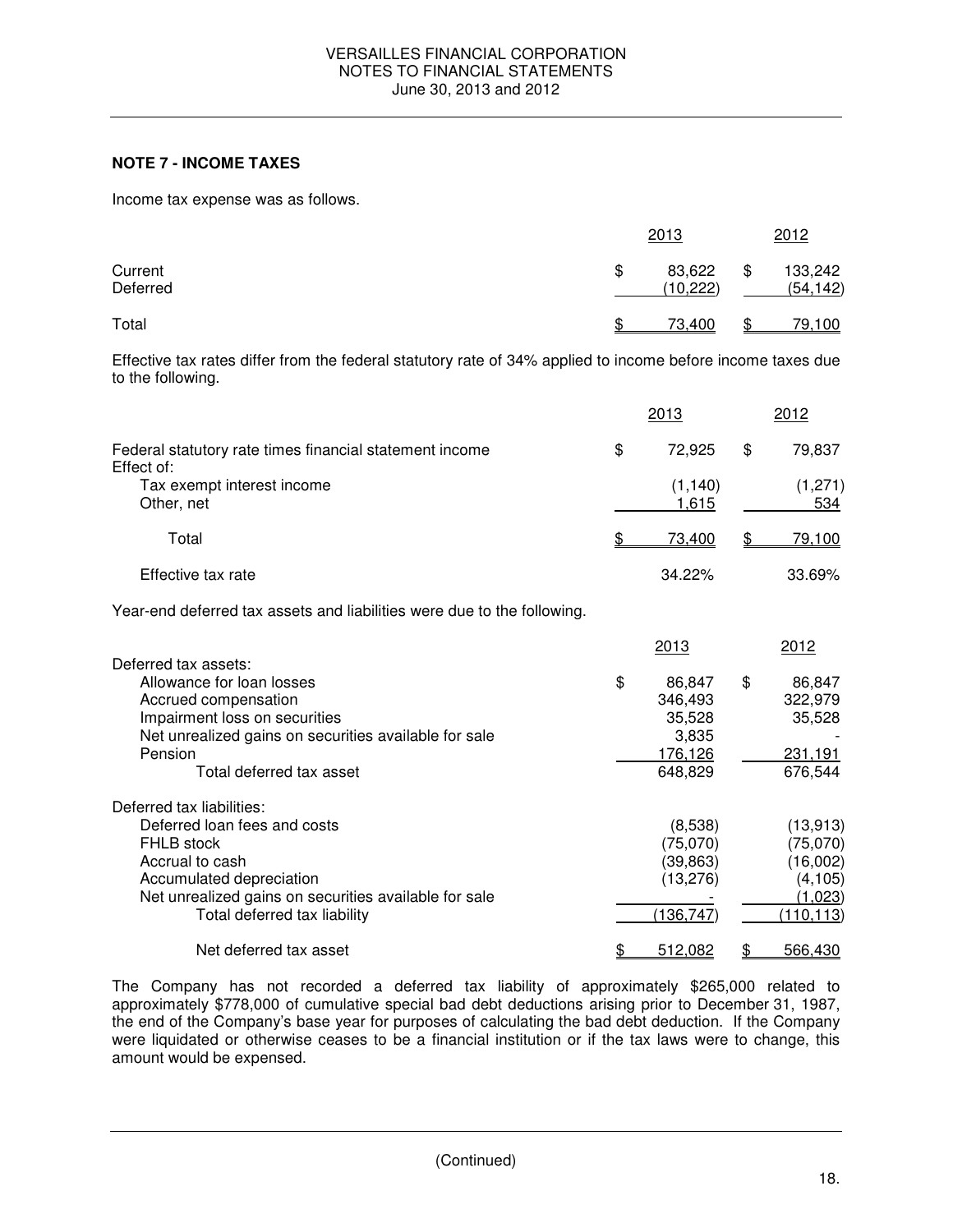#### **NOTE 7 - INCOME TAXES** (Continued)

At June 30, 2013 and 2012, the Company had no unrecognized tax benefits recorded. The Company does not expect the amount of unrecognized tax benefits to significantly change within the next twelve months. There were no penalties or interest related to income taxes recorded in the income statement for the years ended June 30, 2013 and 2012 and no amounts accrued for penalties and interest as of June 30, 2013 or June 30, 2012.

The Company is subject to U.S. federal income tax. The Company is no longer subject to examination by the federal taxing authority for years prior to 2009. The tax years 2009-2012 remain open to examination by the U.S. taxing authority.

#### **NOTE 8 - RETIREMENT PLANS**

The Company has a funded noncontributory defined benefit pension plan that covers substantially all of its employees. The plan provides defined benefits based on years of service and final average salary. The Company uses June 30 as the measurement date for its pension plan.

Information about obligations and plan assets of defined benefit pension plan follows:

|                                                                                                                                                 | 2013                                                  | 2012                                                 |
|-------------------------------------------------------------------------------------------------------------------------------------------------|-------------------------------------------------------|------------------------------------------------------|
| Benefit obligation                                                                                                                              | \$<br>1,529,004                                       | \$<br>1,536,674                                      |
| Change in plan assets, at fair value:<br>Beginning plan assets<br>Actual return<br>Employer contribution<br>Benefits paid<br>Ending plan assets | 856,881<br>86,247<br>97,578<br>(29, 724)<br>1,010,982 | 830,944<br>(21,970)<br>80,860<br>(32,953)<br>856,881 |
| Funded status at end of year (benefit obligations less<br>plan assets)                                                                          | (518,022)                                             | <u>(679,793)</u>                                     |

Amounts recognized in accumulated other comprehensive loss at June 30 consist of the following.

|                                                                                                                                     | 2013                       | 2012                     |
|-------------------------------------------------------------------------------------------------------------------------------------|----------------------------|--------------------------|
| Net actuarial loss<br>Prior service cost                                                                                            | \$<br>614.748<br>1,608     | \$<br>815,870<br>4,506   |
|                                                                                                                                     | 616.356                    | 820,376                  |
| The accumulated benefit obligation was $$1,192,872$ and $$1,165,437$ at the measurement date of<br>June 30, 2013 and June 30, 2012. |                            |                          |
| Net periodic benefit cost<br>(Gain) loss recognized in other comprehensive income                                                   | \$<br>139.827<br>(204,020) | \$<br>100,853<br>327,569 |
| Net (gain) loss recognized in net periodic benefit cost and other<br>comprehensive income                                           | (64.193)                   | 428.422                  |

The estimated net loss and prior service costs for the defined benefit pension plan that will be amortized from accumulated other comprehensive loss into net periodic benefit cost over the next fiscal year are \$26,574 and \$1,608.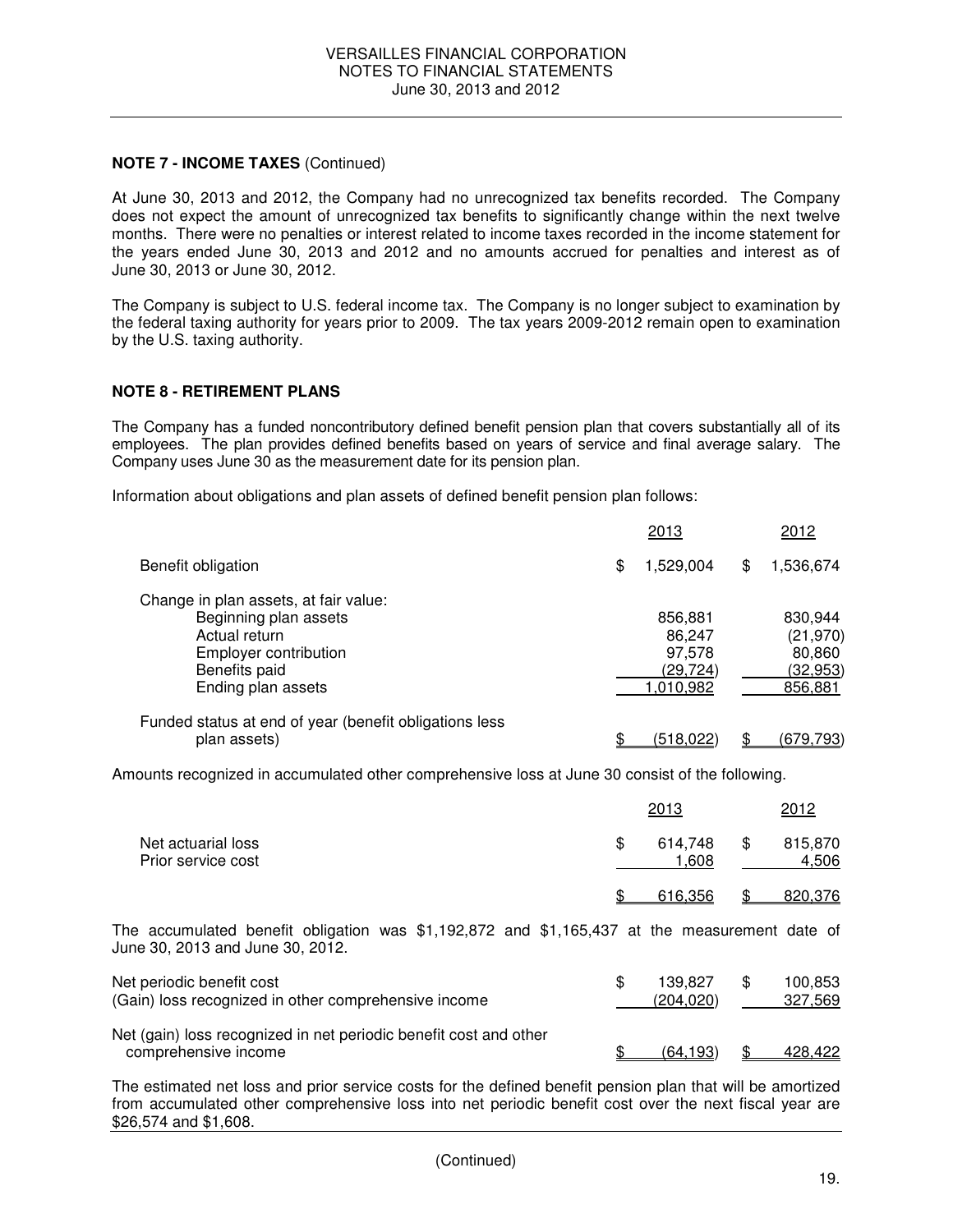|                                                         | 2013     | 2012  |
|---------------------------------------------------------|----------|-------|
| Weighted-average assumptions used to determine net cost |          |       |
| Discount rate on benefit obligation                     | 4.13%    | 5.67% |
| Long-term expected rate of return on plan assets        | 6.50%    | 6.50% |
| Rate of compensation increase                           | $4.00\%$ | 4.00% |
| Weighted-average assumptions used to                    |          |       |
| determine benefit obligation at year-end                |          |       |
| Discount rate                                           | 4.81%    | 4.13% |
| Rate of compensation increase                           | 4.00%    | 4.00% |

There are no investments that are prohibited by the pension plan.

The Company's pension plan asset allocation by asset class at year-end 2013 and 2012 are as follows:

|                               | Percentage of Plan<br>Assets at Year End |               |  |  |
|-------------------------------|------------------------------------------|---------------|--|--|
|                               | 2013                                     | 2012          |  |  |
| Mutual Funds:                 |                                          |               |  |  |
| S&P 500 growth                | 13.8%                                    | 14.3%         |  |  |
| S&P 500 value                 | 13.2                                     | 12.8          |  |  |
| S&P International dividend    | 4.9                                      | 6.7           |  |  |
| S&P Midcap 400 growth         | 7.9                                      | 7.7           |  |  |
| S&P Midcap 400 value          | 7.5                                      | 7.1           |  |  |
| S&P Smallcap 600 growth       | 2.0                                      | 2.0           |  |  |
| S&P Smallcap 600 value        | 1.9                                      | 1.8           |  |  |
| International equity funds    | 8.2                                      | 6.9           |  |  |
| Emerging markets equity funds | 6.1                                      | 5.7           |  |  |
| U.S. core fixed income funds  | 4.9                                      | 5.7           |  |  |
| U.S. corporate stock          | 0.2                                      | 0.1           |  |  |
| Cash and cash equivalents     | 29.4                                     | 29.2          |  |  |
| Total Plan Assets             | <u>100.0%</u>                            | <u>100.0%</u> |  |  |

The Company's pension plan asset allocation at year-end 2013 and 2012, target allocation for 2013, and expected long-term rate of return by asset class are as follows:

| <b>Asset Category</b>     | Target<br>Allocation<br>2013 | Percentage of Plan<br>Assets<br>at Year-end<br>2013 | 2012 | Weighted-<br>Average Expected<br>Long-Term Rate<br>of Return-2013 |  |  |
|---------------------------|------------------------------|-----------------------------------------------------|------|-------------------------------------------------------------------|--|--|
| Investment funds          | 80%                          | 71%                                                 | 71%  | 6.5%                                                              |  |  |
| Cash and cash equivalents | 20                           | 29                                                  | 29   | 4.0                                                               |  |  |

The Pension Trustees work with an outside investment advisor to establish an appropriate asset allocation based upon stated objectives and risk tolerance. The outside investment advisor also assists in identifying, selecting and monitoring investments and investment managers within each asset class. The expectation for long-term rate of return on the plan assets is reviewed periodically by the Pension Trustees in consultation with the outside investment advisor. Factors considered in setting and adjusting this rate are historic and projected rates of return on the portfolio, an investment time horizon that exceeds five years and the Pension Trustees tolerance for risk which is deemed to be moderate.

The Company expects to contribute between \$89,200 - \$102,500 to its pension plan in 2013.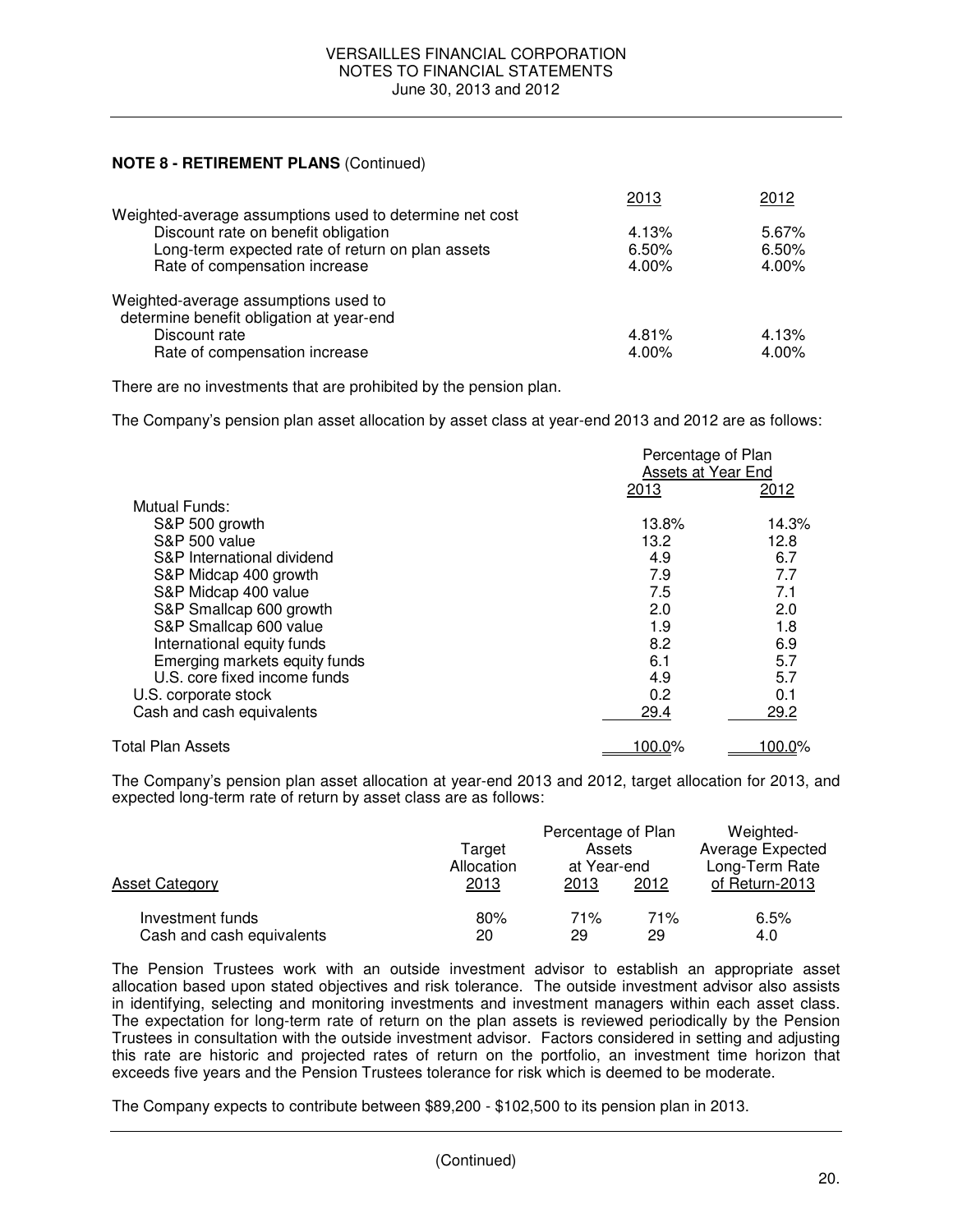Fair Value of Plan Assets: The Company used the following methods and significant assumptions to estimate the fair value of each type of plan asset:

Equity, Investment Funds and Other Securities: The fair values for investment securities are determined by quoted market prices, if available (Level 1). For securities where quoted prices are not available, fair values are calculated based on market prices of similar securities (Level 2). For securities where quoted prices or market prices of similar securities are not available, fair values are calculated using discounted cash flows or other market indicators (Level 3). Discounted cash flows are calculated using spread to swap and LIBOR curves that are updated to incorporate loss severities, volatility, credit spread and optionality. During times when trading is more liquid, broker quotes are used (if available) to validate the model. Rating agency and industry research reports as well as defaults and deferrals on individual securities are reviewed and incorporated into the calculations.

The fair value of the plan assets at June 30, 2013 and 2012, by asset category, is as follows:

|                                                                |    |           | <b>Fair Value Measurements</b> |             |              |
|----------------------------------------------------------------|----|-----------|--------------------------------|-------------|--------------|
|                                                                |    |           |                                | Significant |              |
|                                                                |    |           | Quoted Prices in               | Other       | Significant  |
|                                                                |    |           | Active Markets for             | Observable  | Unobservable |
|                                                                |    | Carrying  | <b>Identical Assets</b>        | Inputs      | Inputs       |
|                                                                |    | Value     | (Level 1)                      | (Level 2)   | (Level 3)    |
| June 30, 2013 Plan Assets                                      |    |           |                                |             |              |
| <b>Mutual Funds:</b>                                           |    |           |                                |             |              |
| S&P 500 growth                                                 | \$ | 139,961   | \$<br>139,961                  | \$          | \$           |
| <b>S&amp;P 500 value</b>                                       |    | 133,507   | 133,507                        |             |              |
|                                                                |    |           |                                |             |              |
| S&P International dividend                                     |    | 49,162    | 49,162                         |             |              |
| S&P Midcap 400 growth                                          |    | 80,003    | 80,003                         |             |              |
| S&P Midcap 400 value                                           |    | 75,446    | 75,446                         |             |              |
| S&P Smallcap 600 growth                                        |    | 20,532    | 20,532                         |             |              |
| S&P Smallcap 600 value                                         |    | 18,968    | 18,968                         |             |              |
| International equity funds                                     |    | 83,085    | 83,085                         |             |              |
| Emerging markets equity funds                                  |    | 61,716    | 61,716                         |             |              |
| U. S. core fixed income funds                                  |    | 49,717    | 49,717                         |             |              |
| U. S. corporate stock                                          |    | 1,785     | 1,785                          |             |              |
| Cash and cash equivalents                                      |    | 297,100   | 297,100                        |             |              |
|                                                                |    |           |                                |             |              |
| <b>Total Plan Assets</b>                                       | S  | 1,010,982 | \$1,010,982                    | \$          |              |
| June 30, 2012 Plan Assets                                      |    |           |                                |             |              |
| Mutual Funds:                                                  |    |           |                                |             |              |
| S&P 500 growth                                                 | \$ | 122,467   | \$<br>122,467                  | \$          | \$           |
| <b>S&amp;P 500 value</b>                                       |    | 109,737   | 109,737                        |             |              |
| S&P International dividend                                     |    | 57,253    | 57,253                         |             |              |
| S&P Midcap 400 growth                                          |    | 65,739    | 65,739                         |             |              |
| S&P Midcap 400 value                                           |    | 60,807    | 60,807                         |             |              |
| S&P Smallcap 600 growth                                        |    | 17,115    | 17,115                         |             |              |
| S&P Smallcap 600 value                                         |    | 15,089    | 15,089                         |             |              |
| International equity funds                                     |    | 59,003    | 59,003                         |             |              |
|                                                                |    |           |                                |             |              |
| Emerging markets equity funds<br>U. S. core fixed income funds |    | 49,193    | 49,193                         |             |              |
|                                                                |    | 48,833    | 48,833                         |             |              |
| U. S. corporate stock                                          |    | 1,203     | 1,203                          |             |              |
| Cash and cash equivalents                                      |    | 250,442   | 250,442                        |             |              |
| <b>Total Plan Assets</b>                                       | \$ | 856,881   | \$<br>856,881                  | \$          |              |

(Continued)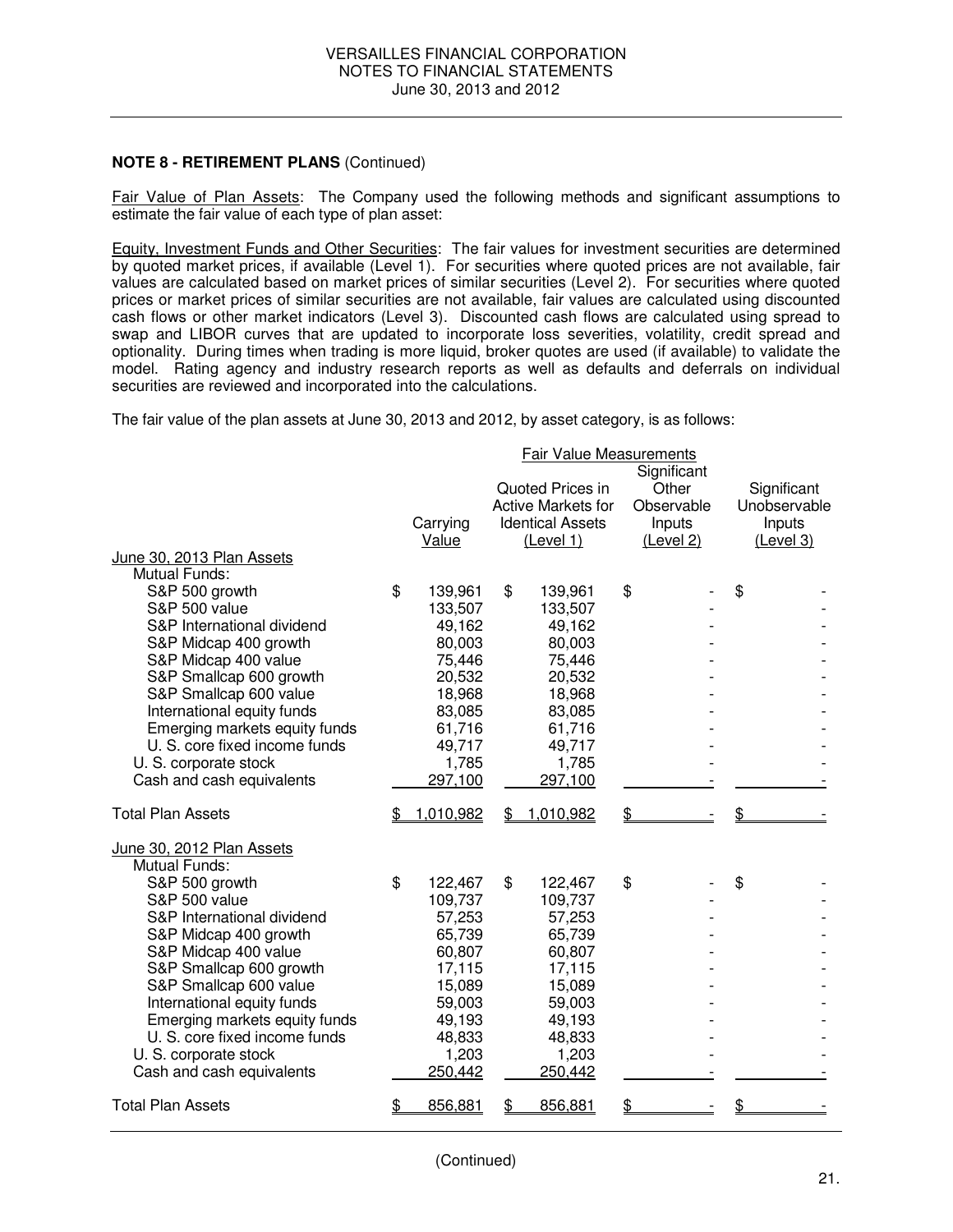The following pension benefit payments are expected, which reflect expected future service.

| 2014      | \$<br>29.729 |
|-----------|--------------|
| 2015      | 27,800       |
| 2016      | 25.834       |
| 2017      | 32.303       |
| 2018      | 72.614       |
| 2019-2023 | 649.191      |

Employee 401(k) and Profit Sharing Plan: The Company maintains a 401(k) and profit sharing plan for all eligible employees. To be eligible, an individual must have at least 1,000 hours of service. Eligible employees may contribute up to 15% of their compensation subject to a maximum statutory limitation. The Company provides a matching contribution on behalf of participants who make elective compensation deferrals, at the rate of 50% of the first 6% of the participant's discretionary contribution. Employee contributions are always 100% vested. Employer matching contributions vest on a graduated basis at the rate of 20% per year in years two through six so that the employee is 100% vested after six years of service. The 2013 and 2012 expense related to this plan was \$11,918 and \$11,333 respectively.

Deferred Compensation and Supplemental Retirement Plan: The Board of Directors adopted a deferred compensation and supplemental retirement plan for directors and an executive officer of the Company during fiscal 1999. Upon adoption, each nonemployee director was credited with \$1,494 for each year of service as a director and the employee director was credited with \$5,103 for each year of prior service. The total liability for prior service upon adoption of the Plan was \$143,541. The prior service cost was being amortized over the estimated future service period (13 years) on a straight-line basis ending on December 31, 2011. On each December 31 after 1998, each nonemployee director receives a credit to their account equal to 24% of the cash compensation that a participant earned during that calendar year. The employee director receives an annual credit of 8%. At the participant's election, the participant's account earns interest at the rate of the Company's return on average equity for that year or at the rate the Company is paying on a certificate of deposit having a term of one year or less at January 1 of that year. Total expense related to the Plan was \$27,771 and \$33,735 for the years ended June 30, 2013 and 2012. The accrued supplemental retirement liability included in other liabilities was \$258,075 at June 30, 2013 and \$257,387 at June 30, 2012.

Distributions to participants or their beneficiary during fiscal 2013 and 2012 were \$27,083 and \$14,360, respectively. There were no amounts recognized in accumulated other comprehensive loss before federal income taxes for prior service cost for June 30, 2013 and 2012. There is no further amount of prior service cost for the supplemental retirement plan that will be amortized from accumulated other comprehensive income into supplemental retirement expense.

Additionally, each participant may elect to defer up to 25% in base salary and up to 100% of director's fees, bonuses or other cash compensation. Amounts in participant's accounts are vested at all times. The accrued deferred compensation liability included in other liabilities was \$385,225 at June 30, 2013 and \$320,638 at June 30, 2012. Earnings on amounts deferred included in salaries and employee benefits totaled \$6,885 and \$7,727 for the years ended June 30, 2013 and 2012. Distributions to participants during fiscal 2012 were \$19,009. There were no distributions to participants during fiscal 2013. The Plan is unfunded and subject to the general claims of creditors.

In conjunction with the conversion to a stock company with concurrent formation of a holding company, the Company allowed participants in the supplemental retirement and deferred compensation plans to use all or a portion of their funds in an one time election to purchase shares of the holding company at conversion.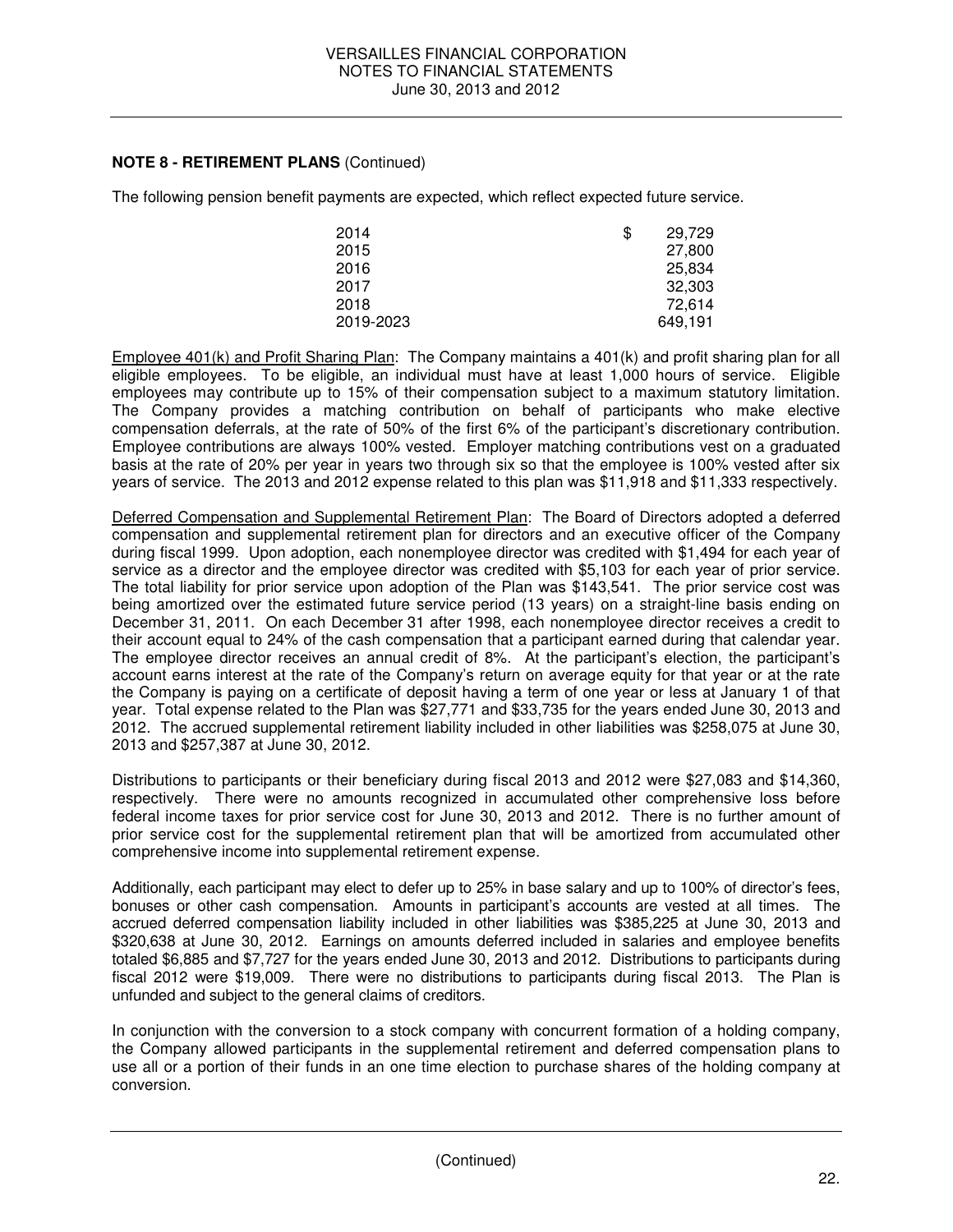The shares are held in a Rabbi Trust and the obligation under the plans will be settled with these shares. Participant stock held by the Rabbi Trust is classified in equity in a manner similar to the manner in which treasury stock is accounted for. Subsequent changes in the fair value of the stock are not recognized. The deferred compensation obligation is classified as an equity instrument and changes in the fair value of the amount owed to the participant are not recognized. These shares are considered outstanding for the purpose of both basic and diluted EPS. The participants elected to use \$354,600 to purchase 35,460 shares of common stock.

## **NOTE 9 – EMPLOYEE STOCK OWNERSHIP PLAN**

As part of the conversion to a stock company, the Company formed a leveraged ESOP. The plan has a December 31 year-end and the first allocation was December 31, 2010. The ESOP borrowed from the Company, totaling \$342,000, to purchase 34,200 shares of stock at \$10 per share. The Company may make discretionary contributions to the ESOP, as well as paying dividends on unallocated shares to the ESOP, and the ESOP uses funds it receives to repay the loan. When loan payments are made, ESOP shares are allocated to participants based on relative compensation and expense is recorded. Dividends on allocated shares increase participant accounts. The shares in the plan are expected to be allocated over a twenty year period.

Participants receive the shares at the end of employment. A participant may require stock received to be repurchased unless the stock is traded on an established market.

Contributions to the ESOP during each year ended June 30, 2013 and 2012 were \$23,506. ESOP expense was \$21,840 and \$19,759 for the year ended June 30, 2013 and 2012, respectively.

Shares held by the ESOP were as follows:

|                                                                    | 2013                   | 2012                   |
|--------------------------------------------------------------------|------------------------|------------------------|
| Allocated<br>Committed to be released<br>Unearned                  | 5,130<br>855<br>28,215 | 3,420<br>855<br>29,925 |
| Total ESOP shares                                                  | 34.200                 | 34,200                 |
| Fair value of unearned shares                                      | 395,010                | 361,494                |
| Fair value of allocated shares subject to<br>repurchase obligation |                        | 41.313                 |

As a result of the going-private transaction, the Company is no longer required to report common stock in ESOP subject to repurchase obligation outside of permanent equity. The Company reclassified the amounts relating to the repurchase obligation to permanent equity as of January 14, 2013.

The Company expects to allocate 1,710 shares for the December 31, 2013 plan year.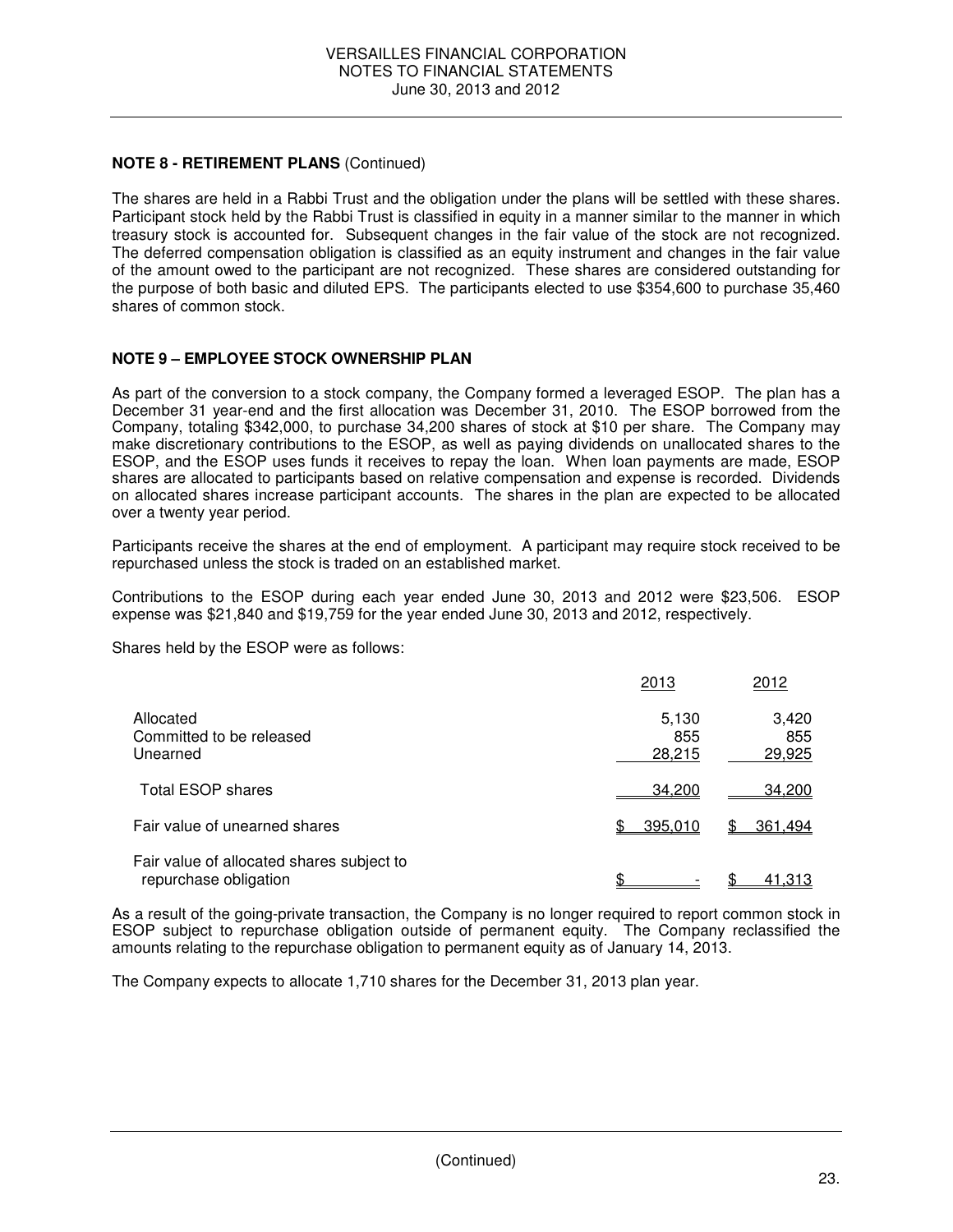#### **NOTE 10 – COMMITMENTS, OFF-BALANCE-SHEET RISK AND CONTINGENCIES**

Some financial instruments, such as loan commitments, credit lines and letters of credit are issued to meet customer financing needs. These are agreements to provide credit or to support the credit of others, as long as conditions established in the contract are met, and usually have expiration dates. Commitments may expire without being used. Off-balance-sheet risk to credit loss exists up to the face amount of these instruments, although material losses are not anticipated. The same credit policies are used to make such commitments as are used for loans, including obtaining collateral at exercise of the commitment.

Commitments to make loans at current market rates at year-end were as follows.

|                                            | 2013 |                |                          | 2012 |         |                          |
|--------------------------------------------|------|----------------|--------------------------|------|---------|--------------------------|
|                                            |      | <b>Balance</b> | Rate                     |      | Balance | Rate                     |
| 1-4 family real estate – fixed rate        |      | 256.400        | $3.87 - 4.38\%$ \$       |      | 237.838 | 4.250%                   |
| Nonresidential real estate - fixed rate    |      |                |                          |      | 254.365 | 4.625                    |
| Nonresidential real estate - variable rate |      | -              | $\overline{\phantom{0}}$ |      |         | $\overline{\phantom{0}}$ |

Commitments to make loans are generally made for periods of 60 days or less. The loan commitments have maturities ranging up to 30 years.

At June 30, 2013 and 2012, the Company had no unused lines of credit.

#### **NOTE 11 – FAIR VALUE**

Fair value is the exchange price that would be received for an asset or paid to transfer a liability (exit price) in the principal or most advantageous market for the asset or liability in an orderly transaction between market participants on the measurement date. There are three levels of inputs that may be used to measure fair values:

 Level 1 – Quoted prices (unadjusted) for identical assets or liabilities in active markets that the entity can access as of the measurement date.

 Level 2 – Significant other observable inputs other than Level 1 prices such as quoted prices for similar assets or liabilities; quoted prices in markets that are not active; or other inputs that are observable or can be corroborated by observable market data.

 Level 3 – Significant unobservable inputs that reflect a company's own assumptions about the assumptions that market participants would use in pricing an asset or liability.

The Company used the following methods and significant assumptions to estimate fair value:

Investment Securities: The fair values for investment securities available for sale are determined by quoted market prices (Level 1).

Securities available for sale are the only asset or liability measured at fair value on a recurring basis. The fair value of the Fund is determined using quoted prices in active markets for identical assets, a Level 1 input. The fair value is summarized below:

| AMF Short US Government Fund | $$682,755$ $$697,042$ |  |  |
|------------------------------|-----------------------|--|--|

There were no assets or liabilities measured at fair value on a non-recurring basis at June 30, 2013 or June 30, 2012.

2013 2012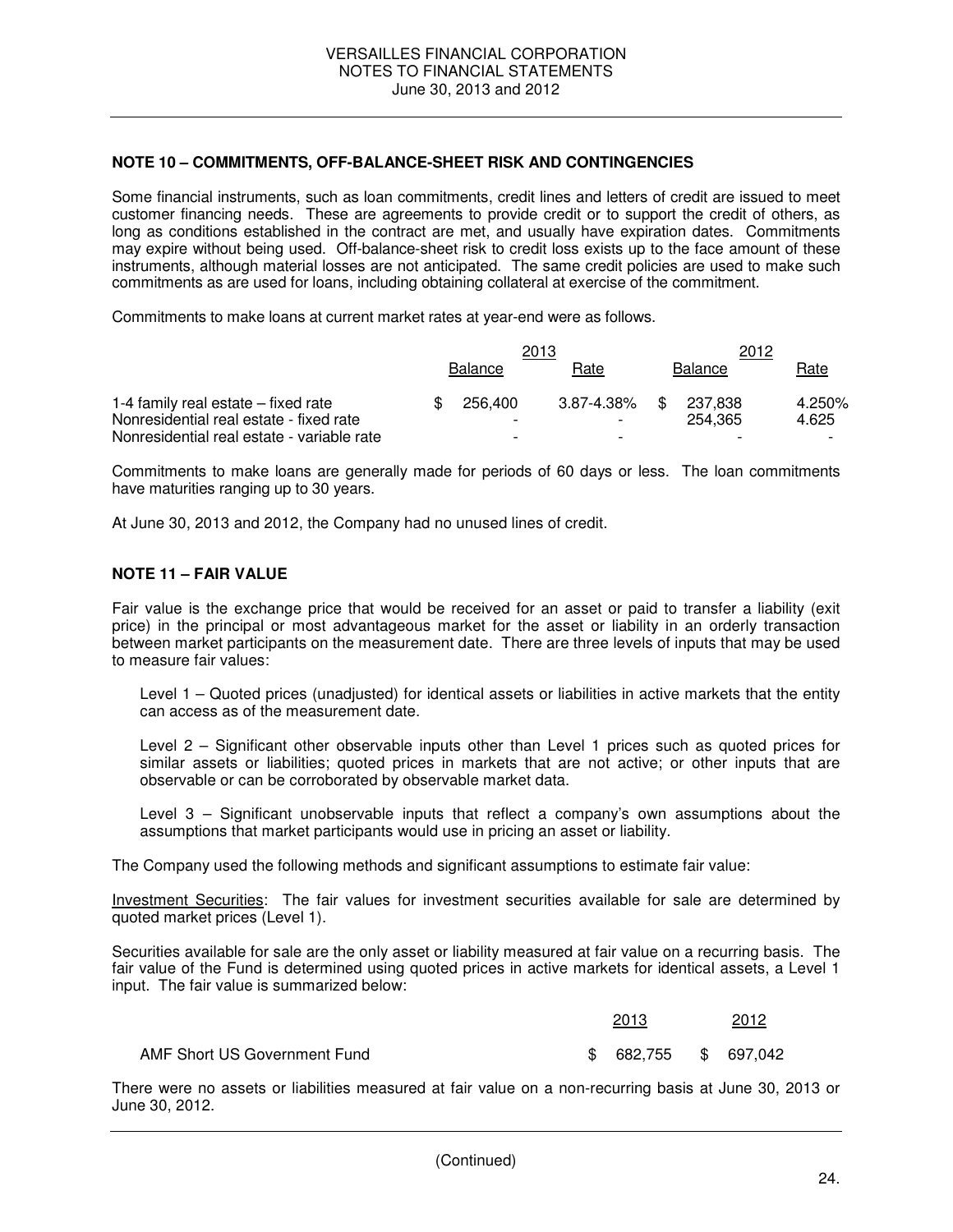#### **NOTE 11 – FAIR VALUE** (Continued)

The carrying amounts and estimated fair values of other financial instruments, at June 30, 2013 and June 30, 2012 are as follows (dollars in thousands):

|                                                             | 2013              |                 | 2012              |                 |
|-------------------------------------------------------------|-------------------|-----------------|-------------------|-----------------|
|                                                             | Carrying<br>Value | Fair<br>Value   | Carrying<br>Value | Fair<br>Value   |
| Financial assets                                            |                   |                 |                   |                 |
| Cash and cash equivalents<br>Interest bearing time deposits | \$<br>5,659,517   | 5,659,517<br>\$ | \$<br>4,941,915   | \$<br>4,941,915 |
| in other financial institutions                             | 2,305,000         | 2,305,000       | 833,000           | 833,000         |
| Securities held-to-maturity                                 | 446.597           | 473,043         | 544,025           | 576,957         |
| Net loans                                                   | 36,771,155        | 36,544,000      | 35,489,351        | 35,251,000      |
| FHLB stock                                                  | 397,500           | N/A             | 397,500           | N/A             |
| Accrued interest receivable                                 | 113,112           | 113,112         | 92,679            | 92,679          |
| <b>Financial liabilities</b>                                |                   |                 |                   |                 |
| Deposits                                                    | \$ (31,010,971)   | \$ (31,921,000) | \$ (27,825,745)   | \$ (27,894,000) |
| FHLB advances                                               | (5,000,000)       | (5,000,000)     | (5,000,000)       | (5,000,000)     |
| Accrued interest payable                                    | (32, 394)         | (32, 394)       | (41,030)          | (41,030)        |

The methods and assumptions, not previously presented, used to estimate fair values are described as follows:

#### **Cash and Cash Equivalents**

The carrying amounts of cash and cash equivalents, interest-bearing time deposits in other financial institutions approximate fair values.

#### **Securities Held to Maturity**

The fair values of securities held to maturity are determined by quoted prices for similar assets; quoted prices in markets that are not active; or other inputs that are observable or can be corroborated by observable market data.

#### **Loans**

Fair values of loans are estimated as follows: For variable rate loans that reprice frequently and with no significant change in credit risk, fair values are based on carrying values. Fair values for other loans are estimated using discounted cash flow analyses, using interest rates currently being offered for loans with similar terms to borrowers of similar credit quality. The methods utilized to estimate the fair value of loans do not necessarily represent an exit price.

#### **FHLB Stock**

It is not practical to determine the fair value of FHLB stock due to restrictions placed on its transferability.

#### **Deposits**

The fair values disclosed for savings and checking accounts are equal to the amount payable at the reporting date (i.e. carrying amount). Fair values for fixed rate certificates of deposit are estimated using a discounted cash flows calculation that applies interest rates currently being offered on certificates to a schedule of aggregated expected monthly maturities on time deposits.

#### **FHLB Advances**

The fair values of the Company's long-term borrowings are estimated using discounted cash flow analyses based on the current borrowing rates for similar types of borrowing arrangements.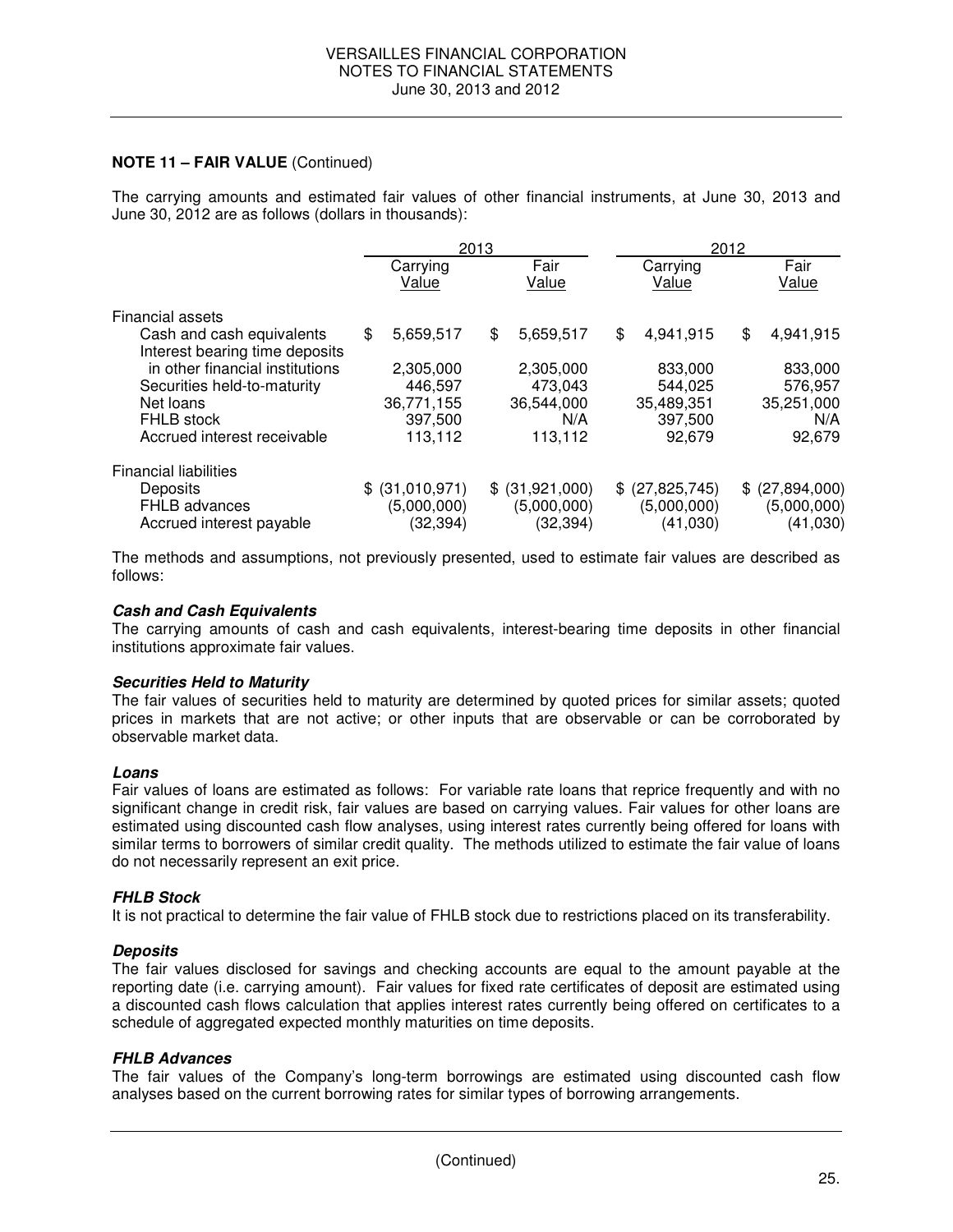#### **NOTE 11 – FAIR VALUE** (Continued)

#### **Accrued Interest Receivable/Payable**

The carrying amounts of accrued interest approximate fair value.

#### **Off-balance Sheet Instruments**

Fair values for off-balance sheet, credit-related financial instruments are based on fees currently charged to enter into similar agreements, taking into account the remaining terms of the agreements and the counterparties' credit standing. The fair value of commitments is not material.

#### **NOTE 12 - REGULATORY MATTERS**

The Association is subject to various regulatory capital requirements administered by the federal banking agencies. Capital adequacy guidelines and prompt corrective action regulations involve quantitative measures of assets, liabilities and certain off-balance-sheet items calculated under regulatory accounting practices. Capital amounts and classifications are also subject to qualitative judgments by the regulators. Failure to meet capital requirements can initiate regulatory action. Management believes as of June 30, 2013, the Association meets all capital adequacy requirements to which it is subject.

Prompt corrective action regulations provide five classifications: well-capitalized, adequately capitalized, undercapitalized, significantly undercapitalized and critically undercapitalized, although these terms are not used to represent overall financial condition. If adequately capitalized, regulatory approval is required to accept brokered deposits. If undercapitalized, capital distributions are limited, as is asset growth and expansion, and capital restoration plans are required. At June 30, 2013 and 2012, the most recent regulatory notifications categorized the Association as well capitalized under the regulatory framework for prompt corrective action. There are no conditions or events since that notification that management believes have changed the institution's category.

At year-end, the Association's actual capital levels and minimum required levels were as follows.

| June 30, 2013                                                       | Actual<br>Ratio<br>Amount |       | For<br>Capital<br>Amount | <b>Adequacy Purposes</b><br>Ratio<br>(Dollars in thousands) | Amount | To Be<br><b>Well Capitalized</b><br><b>Under Prompt</b><br>Corrective<br><b>Action Regulations</b><br><b>Ratio</b> |       |
|---------------------------------------------------------------------|---------------------------|-------|--------------------------|-------------------------------------------------------------|--------|--------------------------------------------------------------------------------------------------------------------|-------|
| Total capital<br>(to risk-weighted assets)<br>Tier I (core) capital | \$10,439                  | 36.3% | \$<br>2,307              | 8.0%                                                        | \$     | 2,884                                                                                                              | 10.0% |
| (to risk-weighted assets)<br>Tier I (core) capital                  | 10,184                    | 35.4  | 1,154                    | 4.0                                                         |        | 1,730                                                                                                              | 6.0   |
| (to adjusted total assets)<br>Tangible capital                      | 10,184                    | 21.0  | 1,940                    | 4.0                                                         |        | 2,425                                                                                                              | 5.0   |
| (to average assets)                                                 | 10,184                    | 21.0  | 728                      | 1.5                                                         |        | N/A                                                                                                                | N/A   |
| June 30, 2012<br>Total capital                                      |                           |       |                          |                                                             |        |                                                                                                                    |       |
| (to risk-weighted assets)<br>Tier I (core) capital                  | \$10,217                  | 38.2% | \$<br>2,141              | 8.0%                                                        | \$     | 2,677                                                                                                              | 10.0% |
| (to risk-weighted assets)<br>Tier I (core) capital                  | 9,961                     | 37.2  | 1,071                    | 4.0                                                         |        | 1,606                                                                                                              | 6.0   |
| (to adjusted total assets)<br>Tangible capital                      | 9,961                     | 22.1  | 1,802                    | 4.0                                                         |        | 2,253                                                                                                              | 5.0   |
| (to average assets)                                                 | 9,961                     | 22.1  | 676                      | 1.5                                                         |        | N/A                                                                                                                | N/A   |